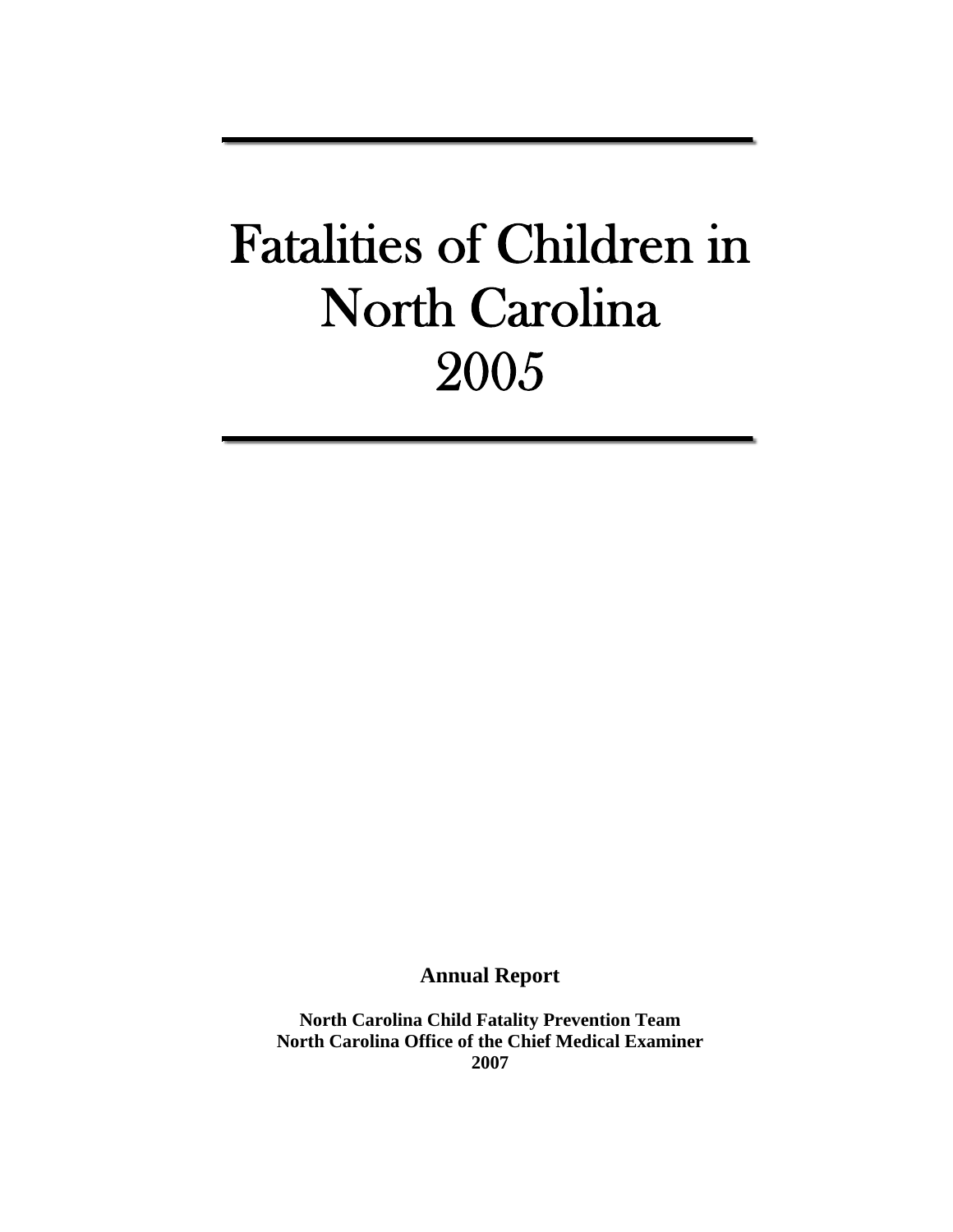

# **STATE OF NORTH CAROLINA**

Michael F. Easley, Governor

**DEPARTMENT OF HEALTH & HUMAN SERVICES**  Dempsey Benton, Secretary

# **DIVISION OF PUBLIC HEALTH**

Leah Devlin, State Health Director

 www.ncdhhs.gov www.ncpublichealth.com The Department of Health and Human Services does not discriminate on the basis of race, color, national origin, sex, religion, age or disability in employment or the provision of services. Copies of this document can be found at: www.ocme.unc.edu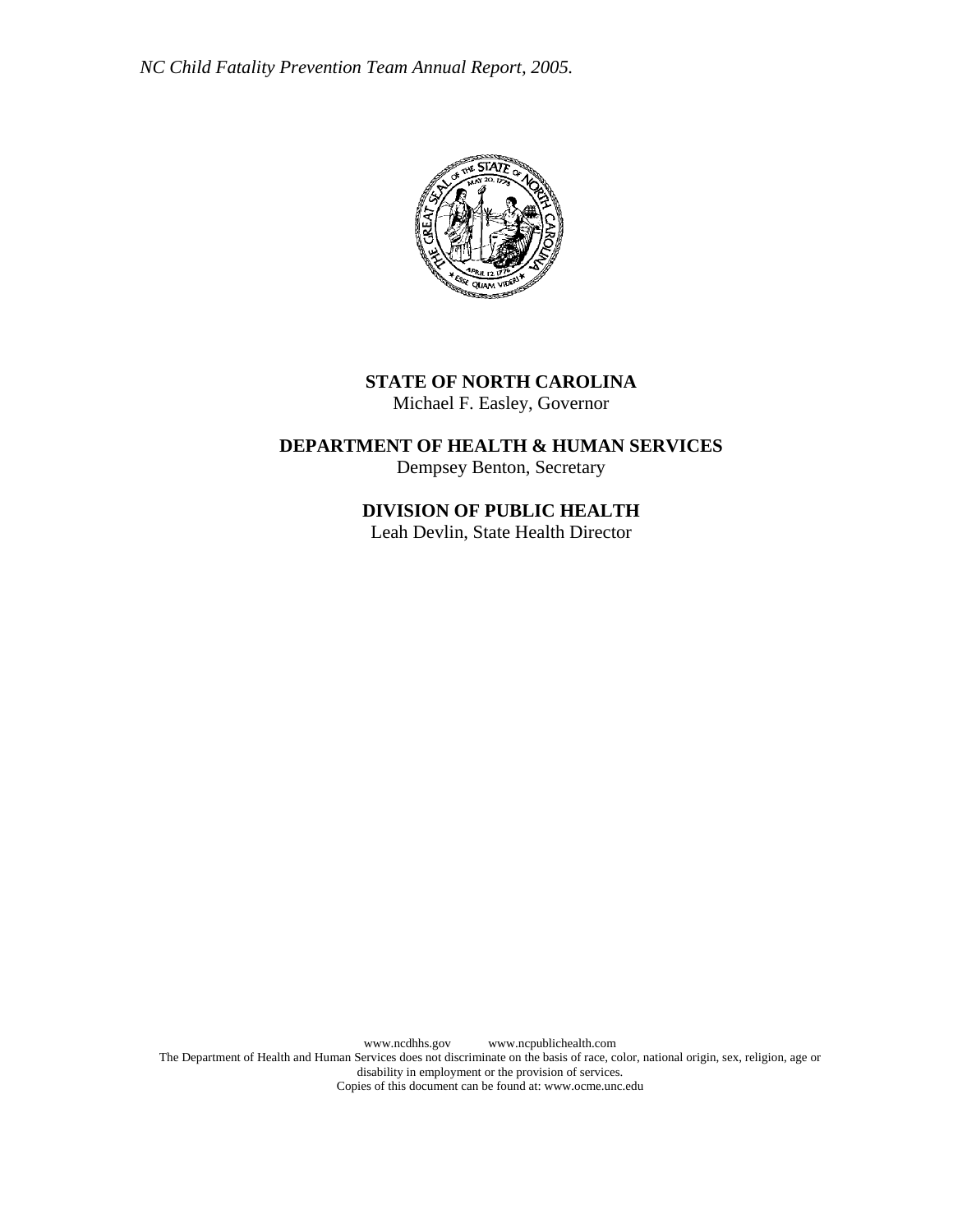# **OFFICE OF THE CHIEF MEDICAL EXAMINER**

John D. Butts, MD Chief Medical Examiner

Deborah L. Radisch, MD, MPH Associate Chief Medical Examiner & Child Fatality Prevention Team Director

# **CHILD FATALITY PREVENTION TEAM & OFFICE OF THE CHIEF MEDICAL EXAMINER STAFF**

Krista Ragan, MA Child Death Investigation & Research

Lisa Mayhew, MS Child Death Investigation & Training

**North Carolina Department of Health and Human Services Division of Public Health Office of the Chief Medical Examiner Brinkhous-Bullitt Building UNC-CH Campus Box 7580 Chapel Hill, North Carolina 27599-7580 Courier 17-61-02 Tel (919) 445.4414 Fax (919) 962-6263** 

**Report Prepared By:** 

Krista Ragan, MA, Child Fatality Research Director Deborah Radisch, MD, MPH Director of the NC Child Fatality Prevention Team North Carolina Child Fatality Prevention Team, Office of the Chief Medical Examiner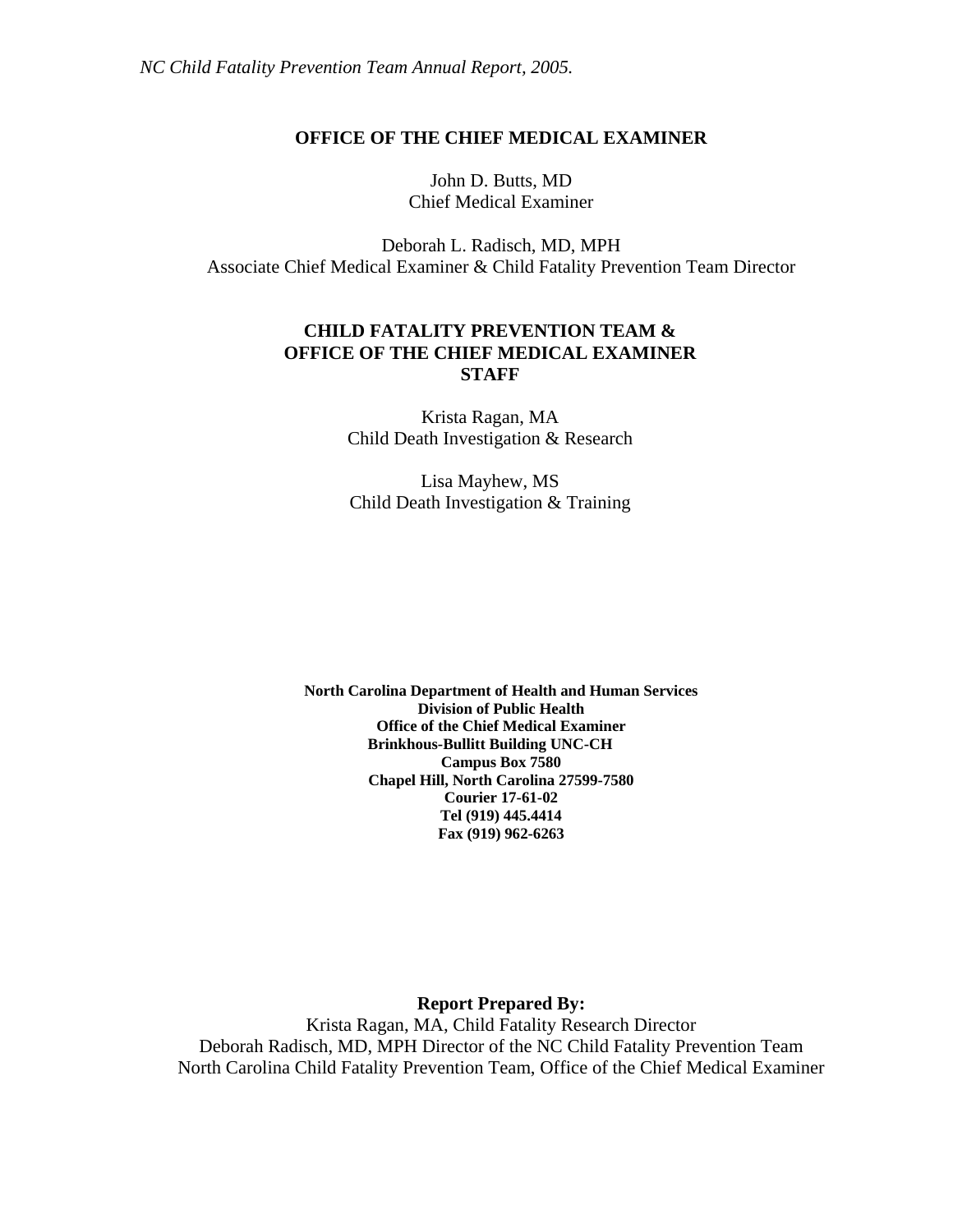## **North Carolina Child Fatality Prevention State Team Membership 2006-2007**

#### **Chair**

John Butts, MD Chief Medical Examiner NC Department of Health and Human Services

Deborah Radisch, MD, MPH (designee) Associate Chief Medical Examiner Child Fatality Prevention Team Director NC Department of Health and Human Services

## **Members**

Selena Berrier NC Child Fatality Task Force

Keith Davis Division of Social Services NC Department of Health and Human Services

Al Deitch Youth Advocacy & Involvement Office NC Department of Administration

Mike East North Carolina State Bureau of Investigation

Brenda Edwards Division of Public Health NC Department of Health and Human Services

Anita Evans Division of Social Services NC Department of Health and Human Services

> Cynthia Floyd NC Department of Public Instruction

Phyllis Fulton Division of Social Services NC Department of Health and Human Services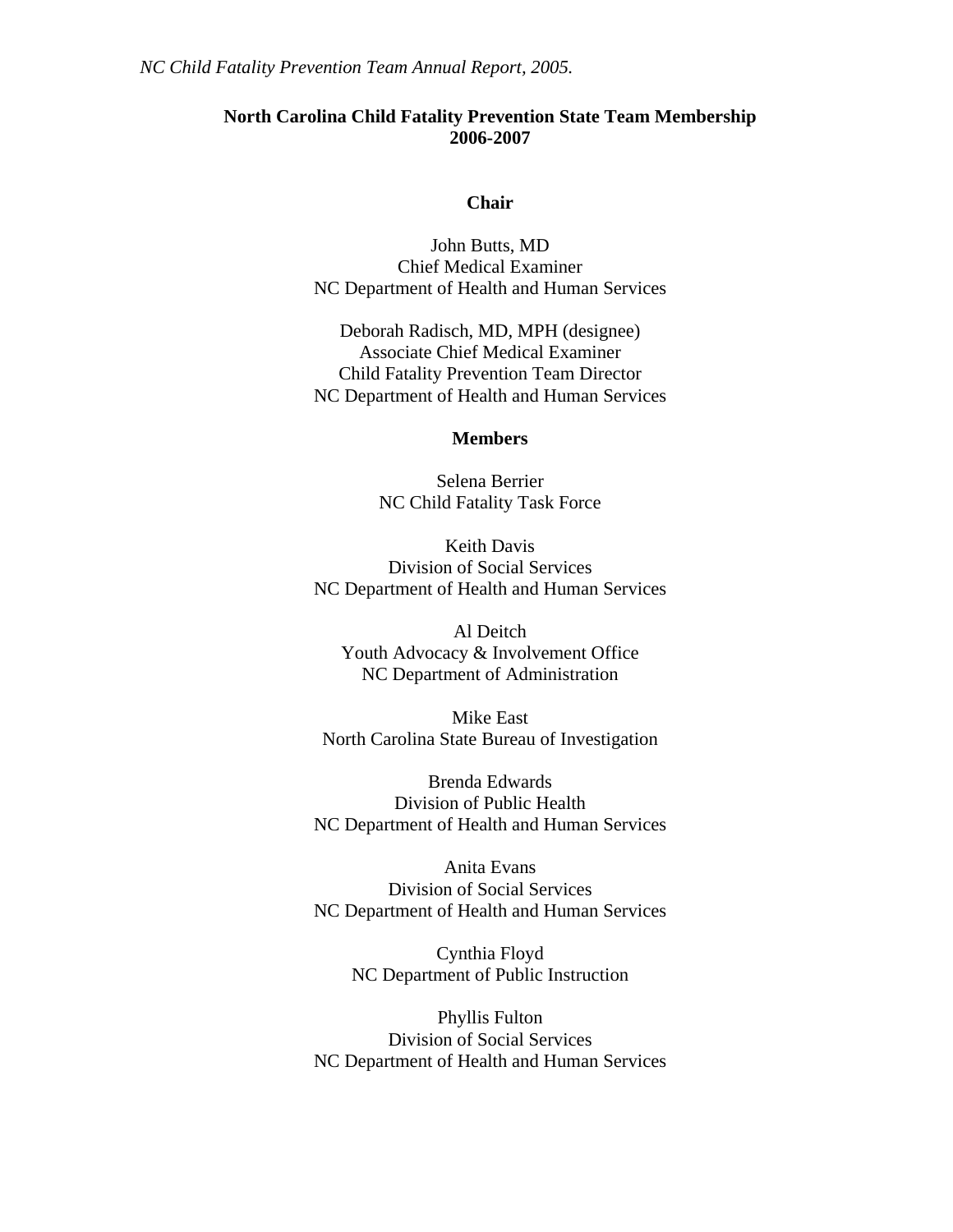*NC Child Fatality Prevention Team Annual Report, 2005.* 

Kim Howes Prevent Child Abuse NC

Gerri Mattson, MD Children & Youth Branch NC Department of Health and Human Services

Susan E. Robinson Office of Prevention & Early Intervention Division of Mental Health, Developmental Disabilities, and Substance Abuse Services NC Department of Health & Human Services

> Shikha Sinha Public Representative

Angenette Stephenson Office of the Attorney General State of North Carolina

Jane Volland Guardian Ad Litem Program NC Administrative Office of the Courts

John Weil Division of Social Services NC Department of Health and Human Services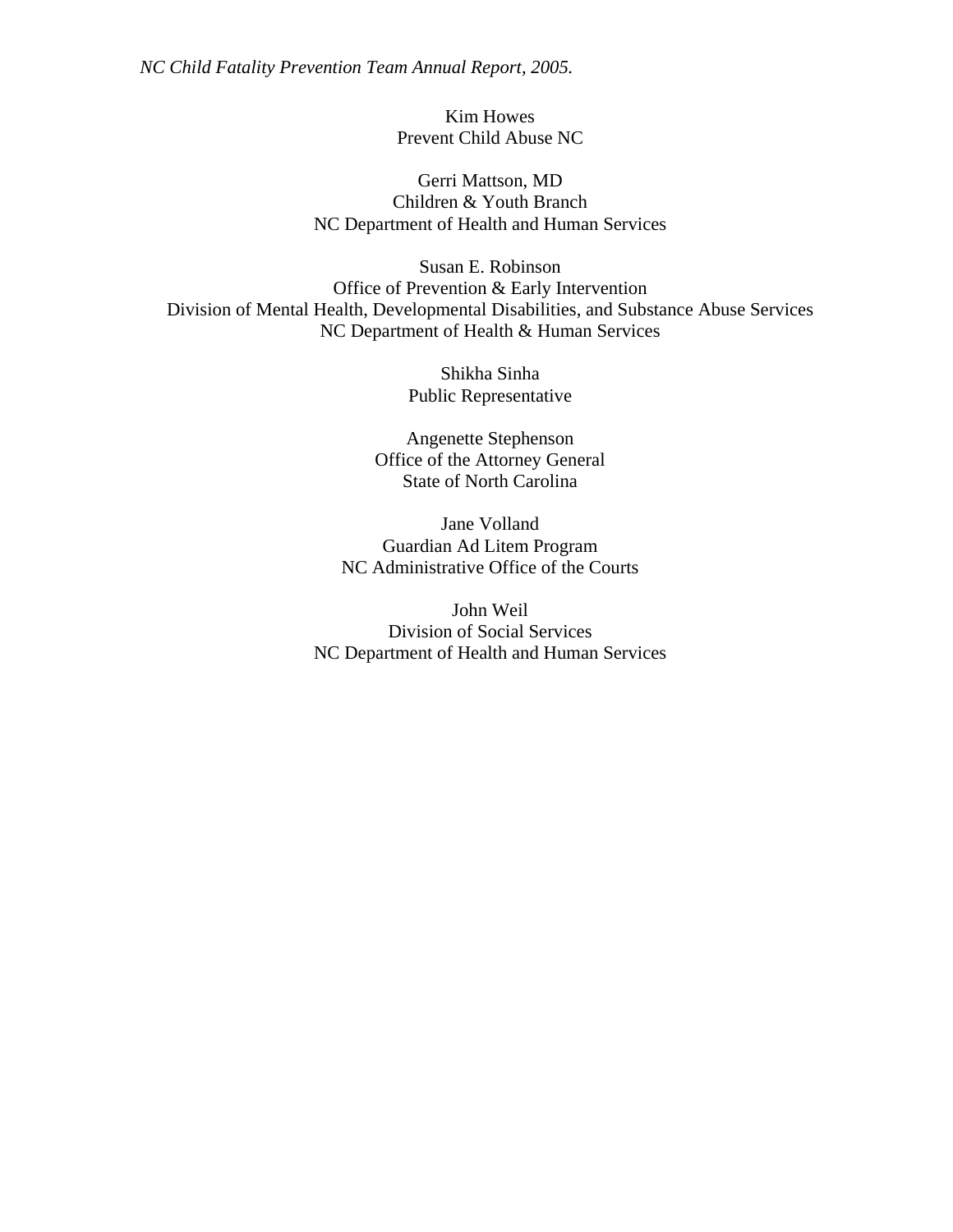# **Table of Contents**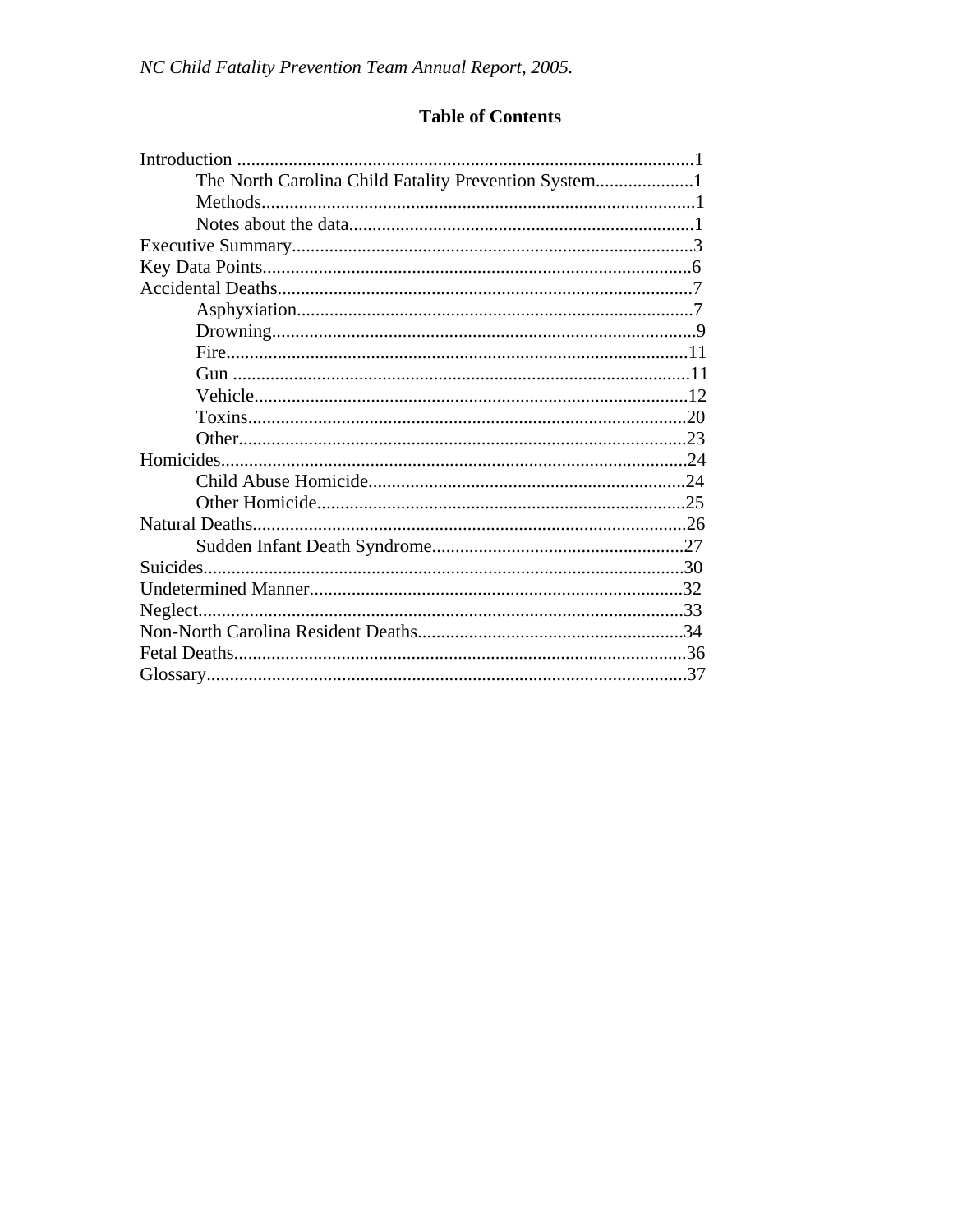## **Introduction**

The North Carolina Child Fatality Prevention System was established by the legislature in 1991 with the creation of the Child Fatality Task Force. In 1992, the North Carolina Child Fatality Prevention Team (State Team) was created. Local (county) Child Fatality Protection Teams (CFPTs) followed in 1995. The purpose of the system is to:

- (1) develop a community-wide approach to the problem of child abuse and neglect,
- (2) understand the causes of childhood deaths;
- (3) identify any gaps or deficiencies that may exist in the delivery of public agency services that are designed to prevent future child abuse, neglect, or deaths;
- (4) make and implement recommendations for changes to laws, rules, and policies that will support the safe and healthy development of our children and prevent future child abuse, neglect, and deaths.

The State Team has the important duty of *reviewing all deaths of children under the age of 18 years that occur within North Carolina and that are investigated and certified by the Office of the Chief Medical Examiner (OCME). The State Team then presents* recommendations to the Task Force for changes to any law, rule, or policy that would promote the safety and well-being of children.

This report is also a resource for public education to encourage the citizens of North Carolina to actively participate in improving the safety and well-being of the children of North Carolina.

#### **Methods**

The State Team reviews all deaths of children that are investigated by the OCME. Deaths reported to the OCME include: accidents, homicides, suicides, violent deaths, suspicious deaths, and sudden, unexpected deaths (including some natural deaths). State Team staff examines each case and determines if additional data should be gathered for a thorough review. Additional information that is often requested includes: law enforcement reports, medical records, Child Protective Services records, and other information deemed pertinent to the review.

#### **Notes About the Data**

## *Data Exclusions*

Not all deaths of children that are investigated by the OCME are included in the main summary throughout this report. These deaths, and reasons for exclusion, are:

## *Fetal Deaths*

A small number of fetal deaths are reported to the OCME each year due to a number of factors. A fetal death is a death of fetus that never lived outside of the uterus. A certificate of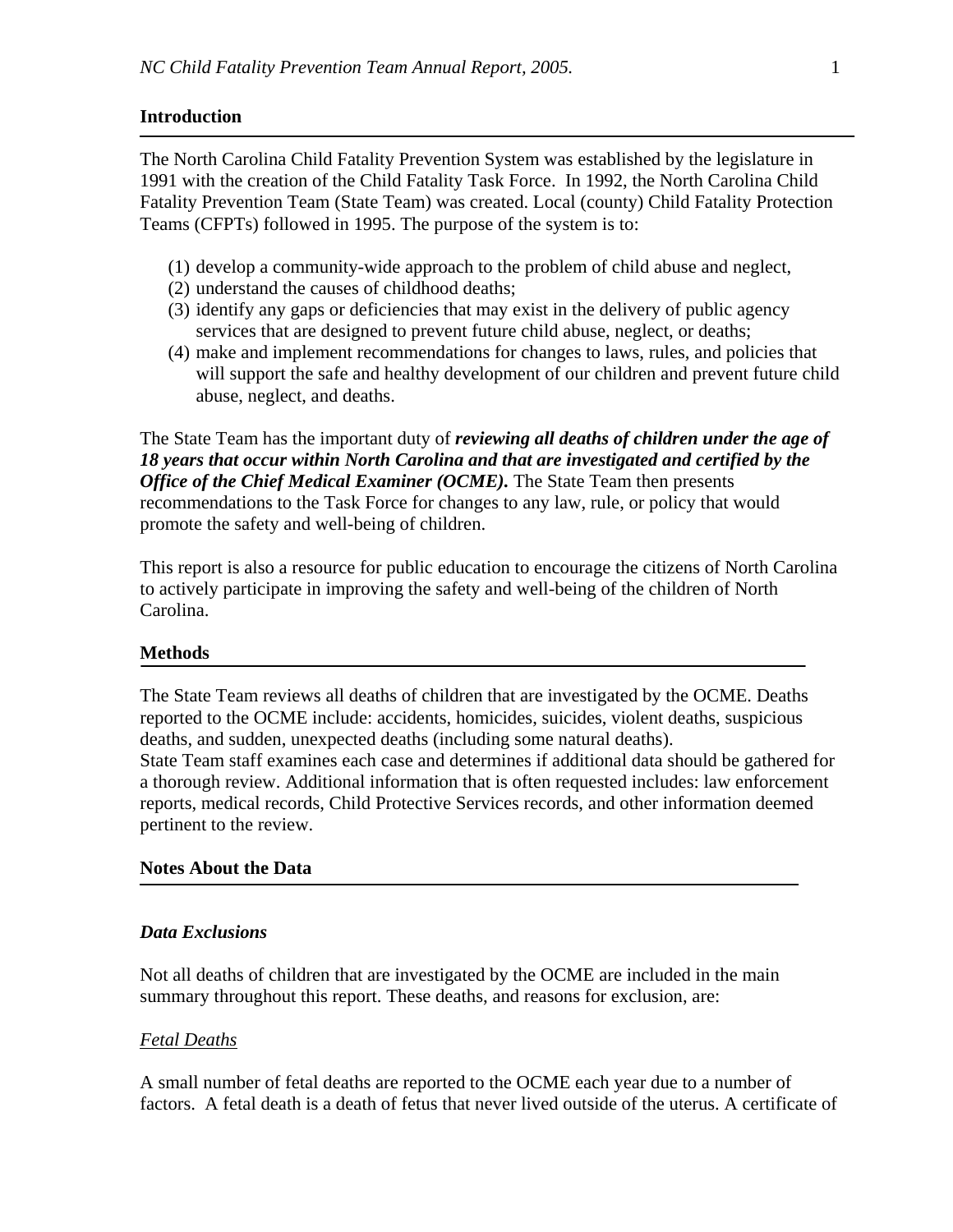fetal death indicates that there was no birth; therefore, these deaths are not included in child fatality numbers. However, they are reported separately in this report.

## *Non-Residents*

When a person dies in North Carolina, a North Carolina death certificate will be issued. This includes individuals who may be here on vacation, visiting or just passing through. In many instances, decedents were injured in neighboring states and were brought to a hospital in North Carolina for treatment and subsequently expired. Since the State Team is charged with the protection of the child residents in North Carolina, non-residents are not included in the overall tally. However, to ensure that these deaths do not get lost in the system, and recognizing that some of these deaths may be due to risks found in North Carolina, the deaths are recorded separately at the end of the report.

#### *Differences Among Data Sets*

#### *State Center for Health Statistics Data*

Data released from the State Center for Health Statistics (SCHS) are based solely on death certificate coding. The SCHS data set includes all deaths of children in North Carolina. As not all deaths are reported to the OCME, the SCHS numbers are higher mainly due to the natural deaths that are reported to the State Center. The data sets for the SCHS also close, meaning that the counts for a particular period of time will not change if the death certificate is revised. The OCME data never close. A cause and manner of death can change if new evidence is found that would deem the change necessary. Also, the CFPT collects additional information on each death and performs an in-depth review of each case. This information allows the CFPT to analyze and classify data differently than the State Center.

#### *Differences among CFPT Data Sets*

Annual data sets may differ from time to time in CFPT data reports. There are several reasons for the differences. The first is that a death may not be discovered in the same year as it occurred. For instance, if a death occurred in 2005 but was not reported to the OCME until 2007, it would be an additional 2005 death. The State Team also database underwent a transformation in 2006, collecting more detailed data so that deaths can be analyzed in greater detail. These data may not have been available or collected in previous years and may be reflected somewhat differently in newer reports.

#### *Rates*

The SCHS releases deaths based on population rates. Rates will not appear in this report because the numbers are generally too small to have significant meaning. As not all child deaths are investigated by the OCME, rates are better reported by the SCHS which handles all birth and death certificates as well as population data. Data for 2005 from the State Center can be found at www.schs.state.nc.us/SCHS/deaths/child/cd2005.html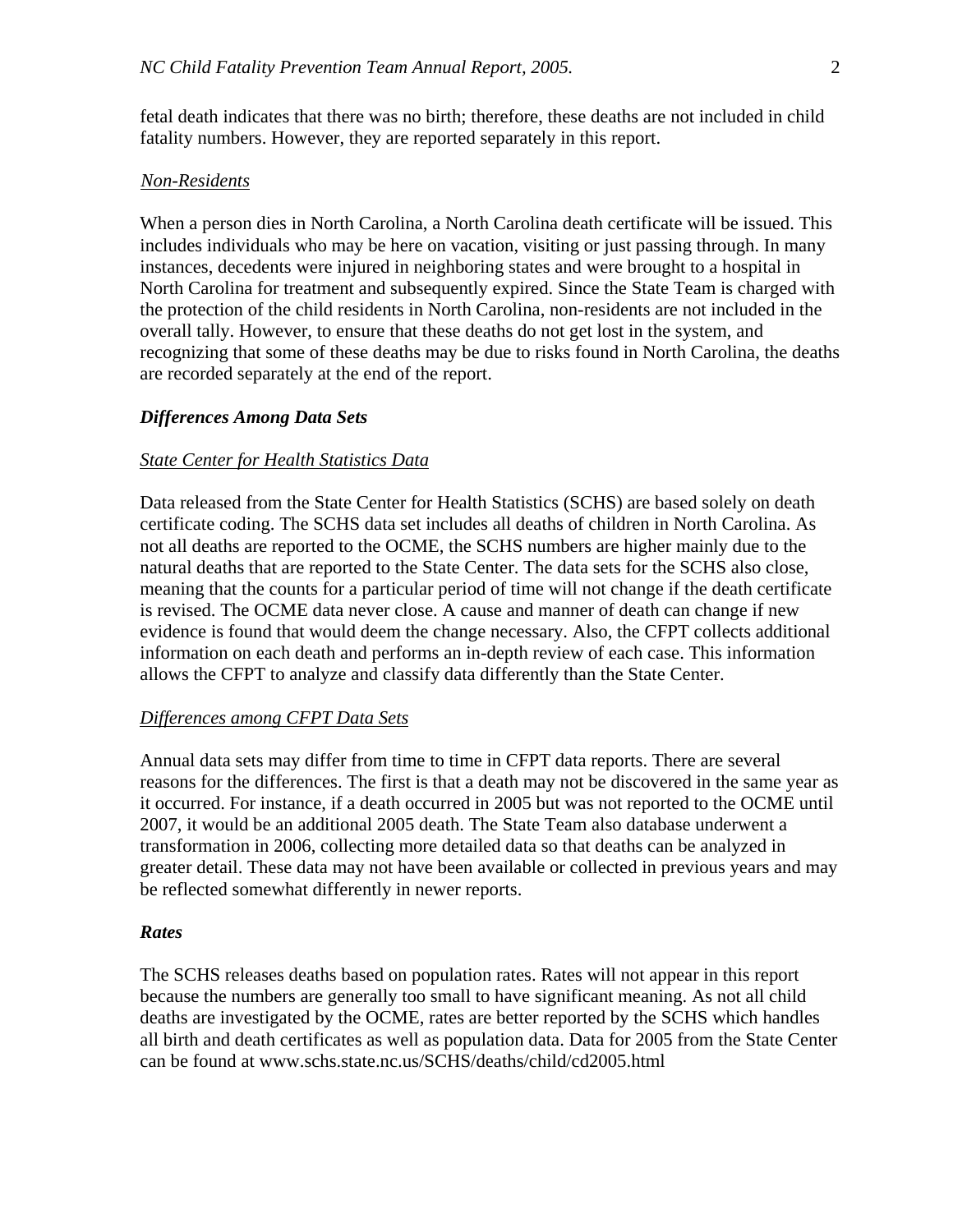#### **Executive Summary: Child Fatalities in North Carolina in 2005**

The NC State Center for Health Statistics (SCHS) reported that there were **1614** deaths of residents of North Carolina under the age of 18 years in 2005. While 625 total child fatalities were investigated by the Office of the Chief Medical Examiner, 24 deaths were of out-ofstate residents and 18 were fetal deaths. Therefore, of the deaths in 2005 that were reviewed by the CFPT, **583** were child residents of North Carolina (36% of resident child deaths).

| Age Group     | <b>SCHS</b> | <b>CFPT</b> | Percentage |
|---------------|-------------|-------------|------------|
| Infant        | 1077        | 222         | 21%        |
| 1-4 years     | 141         | 80          | 57%        |
| 5-9 years     | 86          | 51          | 59%        |
| $10-14$ years | 111         | 63          | 57%        |
| $15-17$ years | 199         | 167         | 84%        |
| Total         | 1614        | 583         | 36%        |

 **Table 1. Child Fatalities in North Carolina, 2005.** 

This report reflects only data obtained through review by the State Child Fatality Prevention Team (CFPT).

## *Deaths by Manner and Age*

#### *Infants*

The leading manner of death for infants was natural, 67% (148) of infant deaths. Of those deaths, 73% (108) were classified as Sudden Infant Death Syndrome (SIDS). The second leading manner of death was accident making up 21% (47) of the deaths, followed by homicide at 9% (19).

#### *Other Age Groups*

Accidents were the leading manner of death for all age groups from 1 year through 17 years, making up 37% of the deaths. The other manners of death varied with age groups.

- For both the 1 to 4 years and 5 to 9 years age groups, the second leading manner of death was natural, accounting for 26% and 22% respectively. The third leading manner of death for these two age groups was homicide, accounting for 18% of deaths in the 1 to 4 years group and 8% of the deaths of the 5 to 9 years group.
- For the 10 to 14 years age group, natural causes and homicide were the second leading manners of death, each accounting for 13% of the deaths. The third leading manner of death for this age group was suicide, at 11%.
- Homicide was the second leading manner of death for the 15 to 17 years age group, with 20% of the deaths, followed by suicides with 13%.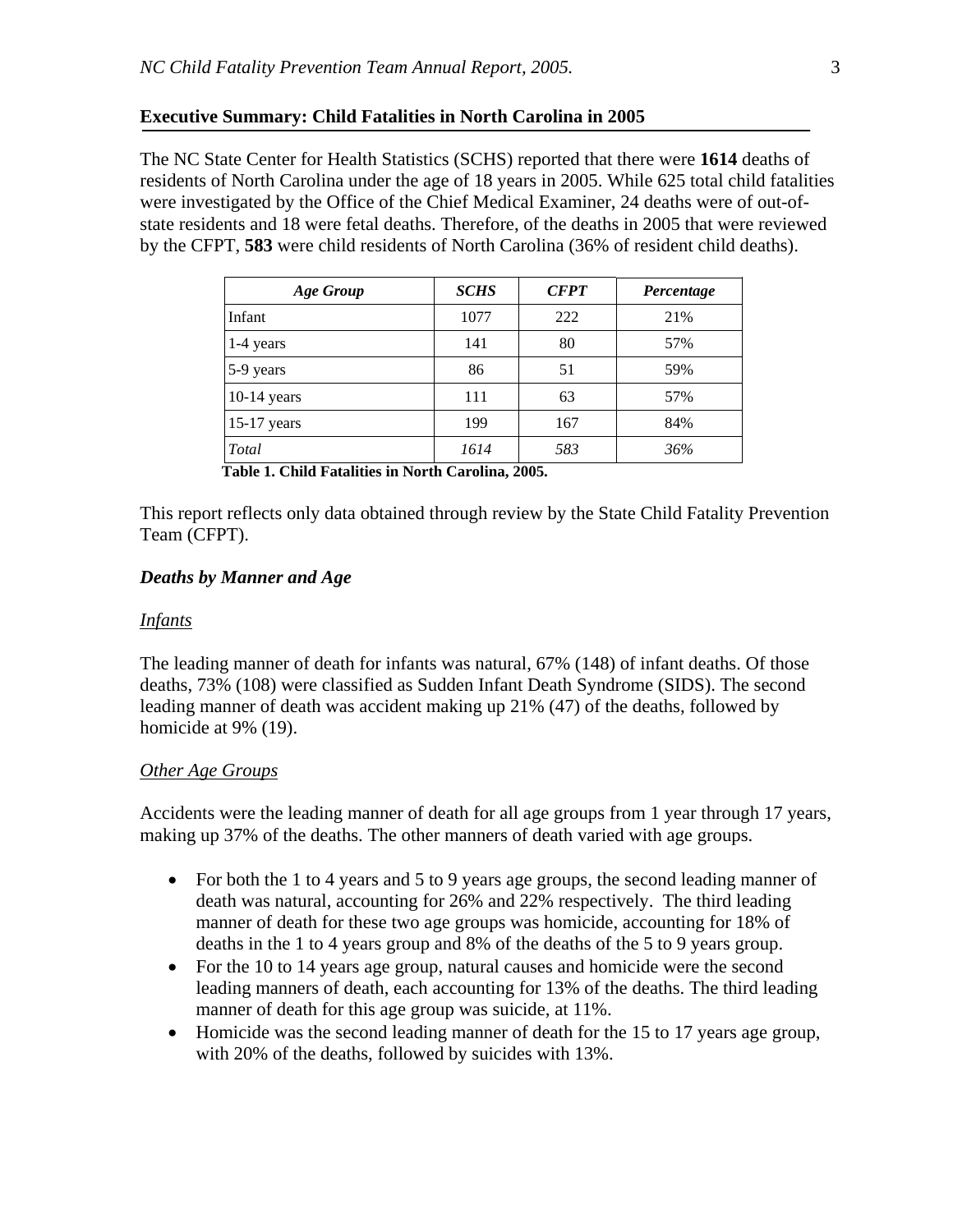#### *Accidental Deaths*

There were **262** accidental deaths in 2005:

- Vehicle 61 %
- Asphyxiation 17 %
- Drowning 6 %
- Toxin  $6\%$
- Firearm 1.5%
- All other means accounted for 1% or less (each) of the total number of accidental deaths

Vehicle-related deaths accounted for the greatest number of accidental deaths. Accidental asphyxiation made up a rather large proportion of accidental deaths considering all means categories; this category has increased by 35 percent in the past six years.

#### *Homicides*

There were **79** homicides in 2005:

- Child Abuse Homicides 44%
- Other homicides 56%

Child Abuse Homicide victims were more often under the age of 4 years while other child homicide victims were more likely to be between the ages of 15 and 17 years.

#### *Natural Deaths*

There were **197** natural deaths in 2005:

- SIDS  $55\%$
- Other  $45%$

The majority of SIDS deaths occurred at the age of 6 months and younger and peaked between the ages of 1 and 2 months. Other natural deaths were mainly due to respiratory tract infections, myocarditis, asthma and neurologic conditions.

#### *Suicides*

There were **28** suicides in 2005:

- Firearm 61%
- Asphyxia 39%

The majority of decedents were white males. The cause of death in the majority of deaths was a gunshot wound while the remaining deaths were due to asphyxiation. Approximately 1/3 of the decedents had been diagnosed with a mental health disorder.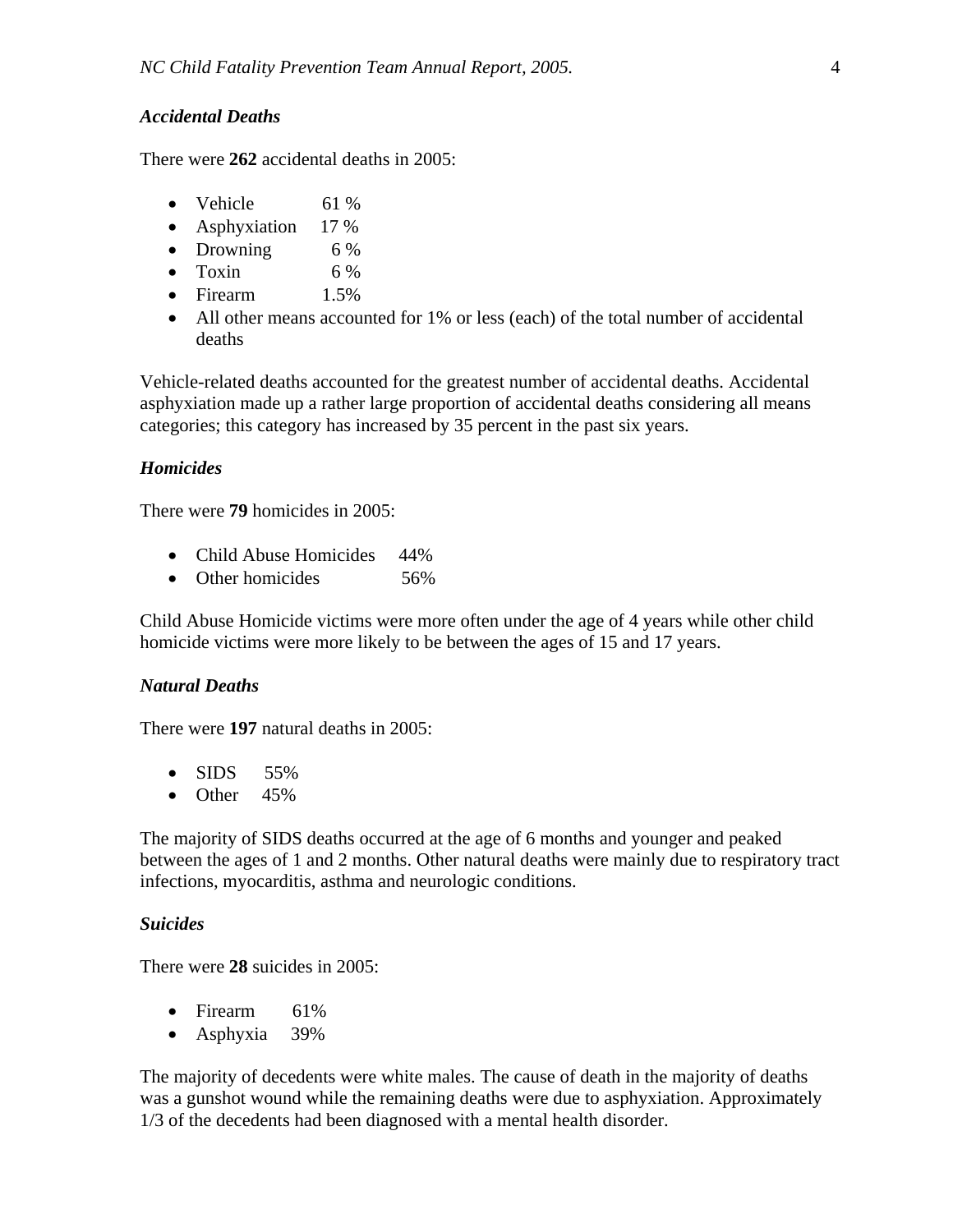

 **Figure 1. Percent Total Change from 2004 to 2005, NC Child Fatalities.** 

According to CFPT data, total accidental child fatalities decreased by 4.25% from 2004 to 2005. Homicides, however, increased by the same amount (4.25%) from 2004. Natural deaths reviewed by the CFPT remained steady at approximately 33% of the total child fatalities for both 2004 and 2005. Suicides increased by 1% and undetermined manner deaths decreased by 1 percent.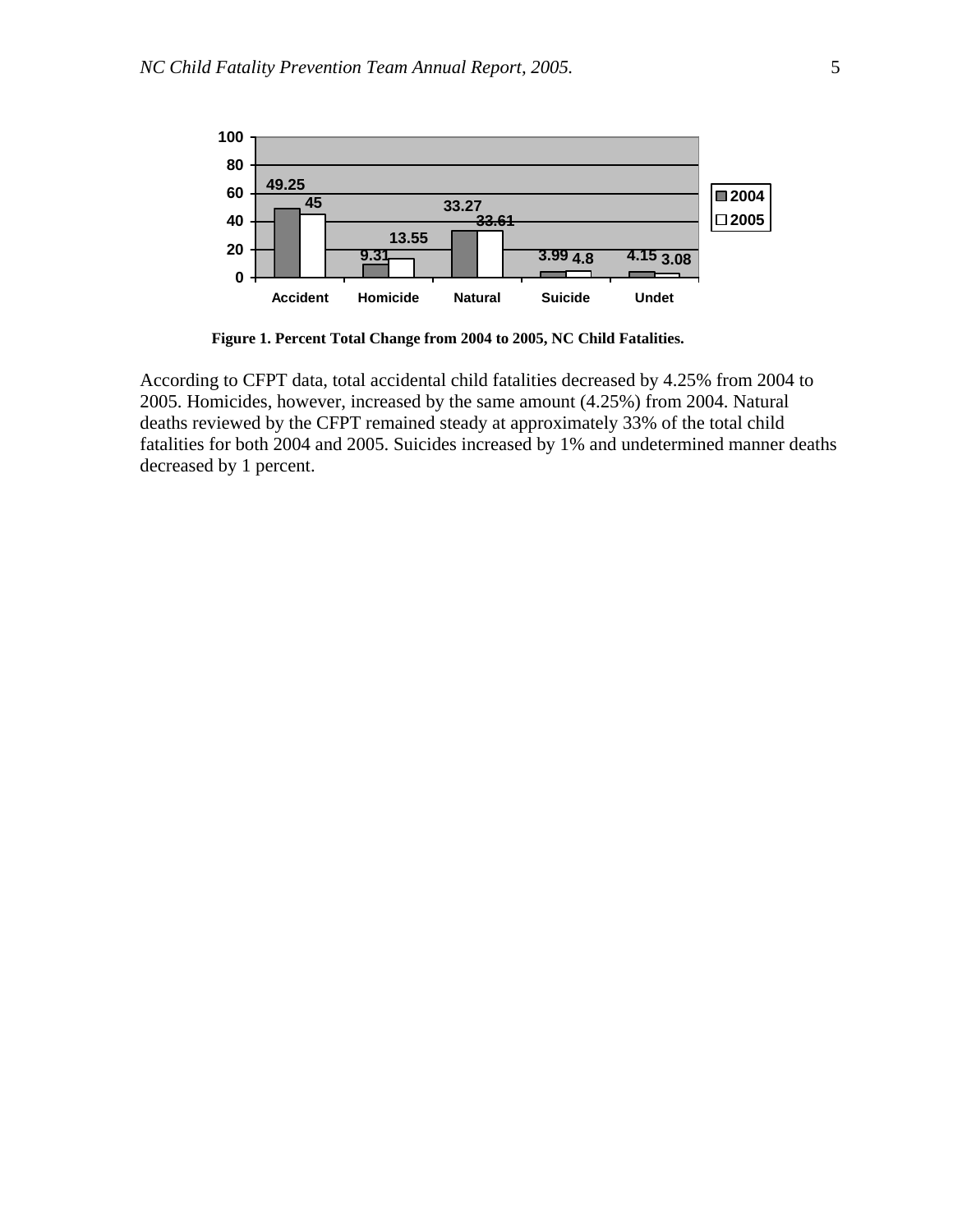# **KEY DATA POINTS**

## *Accidental Asphyxiation:*

- **The number of child deaths from accidental asphyxia has increased 35% over the past 6 years.**
- **The majority (82%) of children dying by accidental asphyxia were under the age of 1 year.**
- **The total number of deaths from accidental overlying in 2005 (23) was 2 ½ times the number seen in 2003.**
- **Sleep environment was a direct cause of or contributed to the death in 37 of the 45 accidental asphyxiation deaths.** 
	- o **Approximately half (55%) of the decedents who died from asphyxia while co-sleeping were sleeping with only 1 adult.**
- **Other environmental factors such as soft sleep surface or access to dangerous items caused the deaths of several infants.**

**\****for a full report on accidental asphyxiation deaths of infants, please contact the CFPT.*

## *Accidental Drowning:*

- **The majority (71%) of drowning deaths occurred when children were unsupervised.**
- **Younger children were more likely to drown when falling into the water rather than participating in a water activity while older children were more likely to drown in natural bodies of water while swimming.**

## *Accidental Vehicle Deaths:*

- **The majority of motor vehicle occupant deaths were child passengers (66%).**
- **In child passenger deaths, the driver of the vehicle in which the decedent was an occupant was found to be at fault in 78% of the crashes.**
- **For teen drivers, the main factors in crashes were error (30%) or speed and error (22%).**
- **Teen passengers were least likely to wear seatbelts (39%), and only half (53%) of teen drivers were wearing seat belts.**
- **Only 1 of the 7 ATV riders was wearing a helmet. Notably, a state law that requires all ATV riders to wear helmets went into effect December 2005.**

## *Homicides:*

• **The number of homicides in 2005 (79) was the greatest number recorded since 2000. Both Child Abuse Homicides and "Other" homicides are increasing.** 

## *Suicides:*

- **The majority of firearm suicides involved handguns.**
- **Approximately 1/3 (36%) of the decedents had a diagnosed mental health disorder.**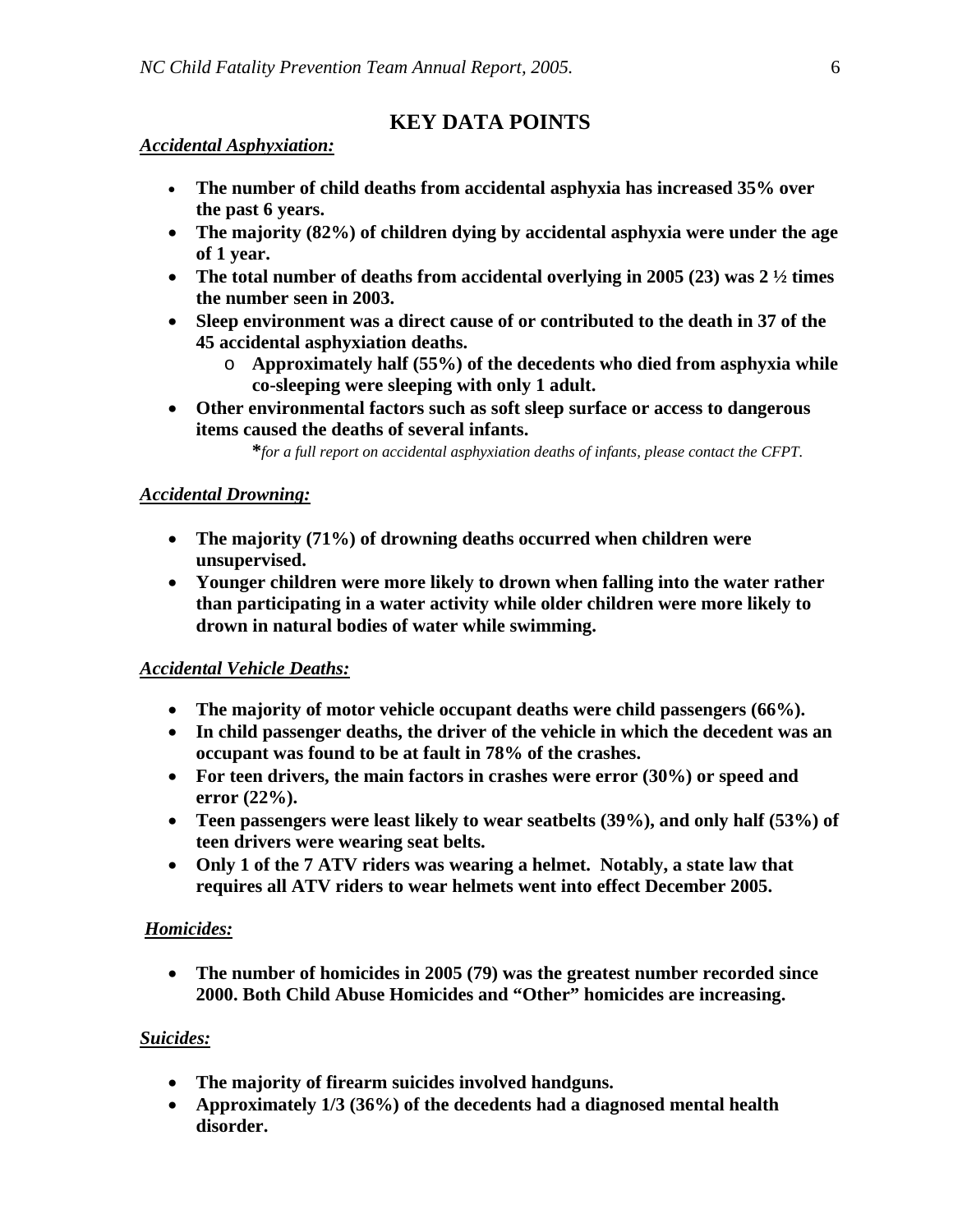# **ACCIDENTAL DEATHS**

Accidental death was the leading manner of death for children ages 1 year to 17 years in North Carolina in 2005 with **262** deaths. Accidental deaths are those deaths that occur in which there was 1) no intent to harm self or another, or 2) there was no knowledge that a person would be seriously injured by their own or another's action. Accidental deaths may also be termed "unintentional." Accident is used in this report because that is the manner of death used on the death certificate.



 **Figure 2. Accidental Deaths by Means, NC Children, 2005.** 

Examination of accidental deaths by means showed:

- The majority (61%) of accidental fatalities occurred in vehicle collisions.
- Asphyxiation accounted for 17% of accidental deaths.
- Drowning deaths accounted for slightly more than 6% of accidental deaths.
- Accidental toxicity (drugs, poisons, etc.) accounted for another 6% of deaths.
- Fire-related injuries comprised 4% of accidental deaths.
- Firearm injuries accounted for 1.5% of accidental deaths.
- All other accidental means accounted for 1% or less (each).

#### **Accidental Asphyxiation Deaths**

Data indicate child deaths from accidental asphyxiation in North Carolina are on the rise. The peak number of **45** occurred in 2005, which was a 181% increase from 2000, when the number was just 16 deaths. Infants are most at risk for asphyxiation, with sleep practices being important factors in this type of death.

The majority of children were white at 49% (22), followed by black at 42% (19), and Asian at 2% (1). Three (7%) of the children were of Hispanic ethnicity (race was not identified).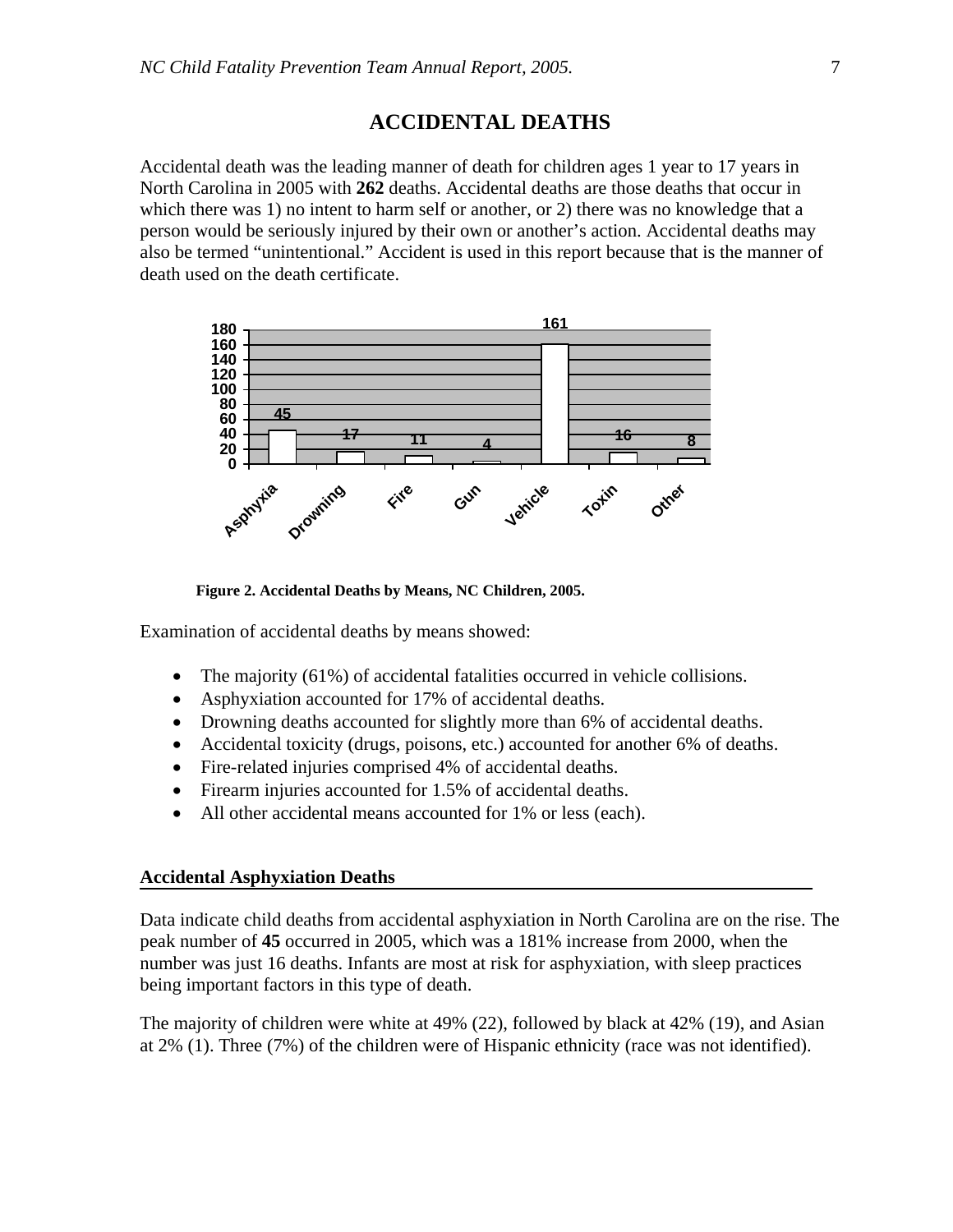

**Figure 3. Accidental Asphyxiation Deaths by Age, NC Children, 2005.** 

Asphyxiation deaths can be broken into categories by examining the circumstances of the death. In 2005, the circumstances were as follows:

Approximately half (51%) of the accidental asphyxiation deaths in 2005 were due to overlying. Positional asphyxia, which occurs when someone's position prevents them from breathing adequately, accounted for 18% of the deaths, aspiration or choking for 11% of the deaths and smothering for 9% of the deaths. There was one death from hanging, one death from ligature strangulation, 2 deaths from mechanical asphyxiation, and 1 death from entrapment.



**Figure 4. Accidental Asphyxia Deaths by Category, NC Children, 2005.** 

#### *Asphyxia and Sleep Practices & Environment*

Of the 45 deaths, risky sleep practices or environment were found to be contributory, if not responsible for the death in *37* cases:

- Co-sleeping occurred in 89% (33) of the deaths.
	- o In 70% of the deaths, co-sleeping was the direct cause of death (overlying).
	- o The remaining deaths were positional (15%), smothering (12%) and 1 mechanical asphyxiation death.
	- o The majority of decedents (55%) were co-sleeping in beds, followed by 39% sleeping on couches.
	- o In 55% (18) of the deaths, the child was sleeping with only one adult, followed by both parents/adults and a sibling(s) at  $24\%$  (8).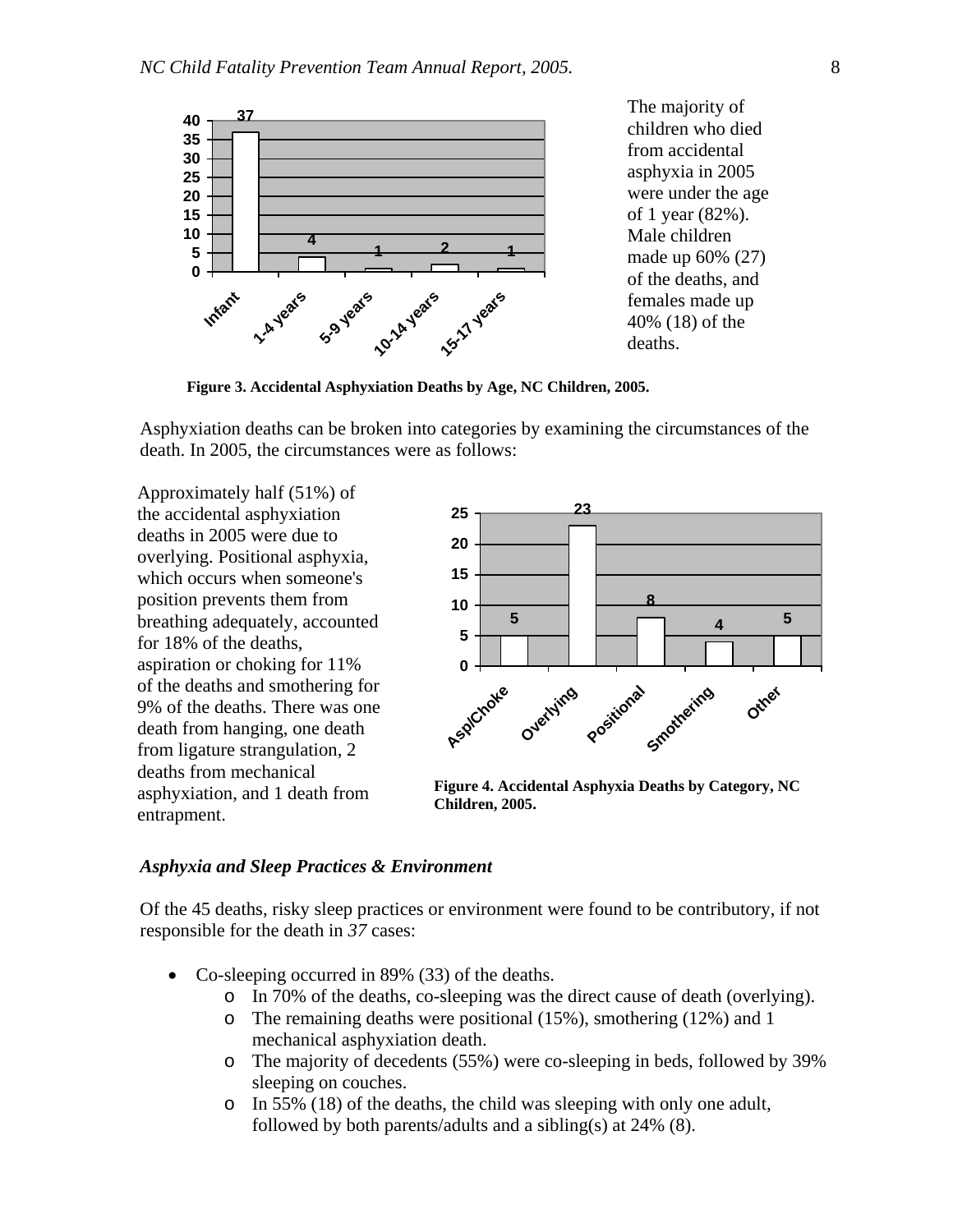- o In 15% (5) of the deaths, the co-sleeper was known to be under the influence of drugs and/or alcohol at the time of the death.
	- In 67% of the deaths, no information was available about the cosleeper's drug or alcohol use.
- Sleep surface/environment (i.e. soft surface, access to strings, etc) was a factor in 4 deaths.

## *Other Asphyxiation Deaths*

There were 8 deaths in which sleep environment was not a factor in the death. These deaths included:

- Two deaths of children ages 2 years and 15 years who choked on food while eating.
- One death of a 14-year-old who died when a sand pile collapsed on him (entrapment).
- One death of a 5-year-old who died after being found underneath a forklift (mechanical).
- One death of a 13-year-old as a result of accidental hanging.
- Two deaths of 1-year-olds from aspiration (one of which aspirated cleaning solution when falling into a bucket, the other aspirated food).
- One death of an infant less than a month old who aspirated on formula when the infant was left alone to feed with a bottle propped up on a pillow.

#### **Accidental Drowning Deaths**

In 2005, there were **17** child deaths due to drowning. The majority of deaths occurred in natural bodies of water. In North Carolina, the largest factor in childhood drowning deaths is lack of supervision.

Half (9) of the children who drowned were white. Four (24%) were black and 1 was identified as biracial. Four (22%) of the children were Hispanic, and 3 of those did not have an identified race. Sixteen decedents were male and 1 was female.



**Figure 5. Accidental Drowning Deaths by Race, NC Children, 2005.** 

Five children were 4 years old or younger, five children were between the ages of 5 years and 9 years. Three children were between the ages of 10 years and 14 years. Four children were between the ages of 15 years and 17 years.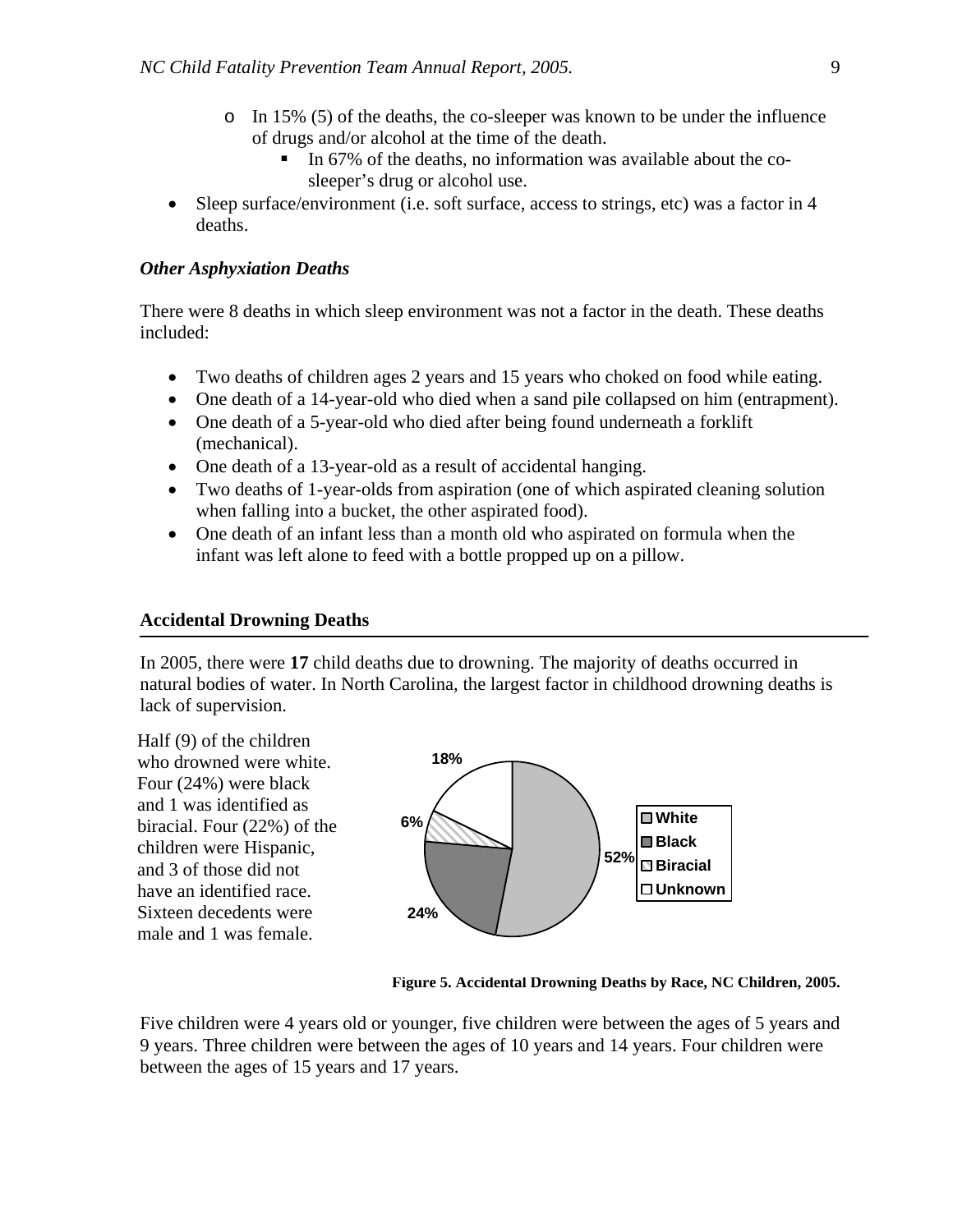Three main activities resulted in drowning deaths:

- **Falls**
	- o All of the children 6 years old and younger died after falling into water while walking, playing or during an unknown activity.
- **Swimming**
	- o All of the teenagers aged 15 to 17 years died while swimming. A 12-year-old, a 7-year-old and an 8-year-old also died while swimming.
- **Boating**
	- o Two 14-year-olds died while boating (separate incidents).

There were several locations in which drowning occurred:

- The majority (59%) of deaths occurred in natural bodies of water:
	- o 3 children died in ponds
	- o 3 children died in the ocean
	- o 2 children died in rivers
	- o 2 died in lakes
- Six (35%) children drowned in pools and one child (6%) died in a hot tub:
	- o 5 of the pools had fencing, 1 fence was noted to be in disrepair
	- o 3 of the pools were in-ground, 2 were above-ground and one pool type was not identified.



 **Figure 6. Accidental Drowning Deaths by Age and Location, NC Children, 2005.** 

Younger children (9 years and under) drowned in pools/hot tub at only a slightly higher number than in natural bodies of water. Older children (10 years and older) almost exclusively drowned in natural bodies of water.

Supervision status and lack of safety precautions were the main factors in drowning deaths:

- The majority of decedents (71%) were not being supervised at the time of the drowning.
- Only 3 children, all teenagers, were known to be able to swim.
- No child was wearing a personal flotation device (PFD) at the time the drowning occurred.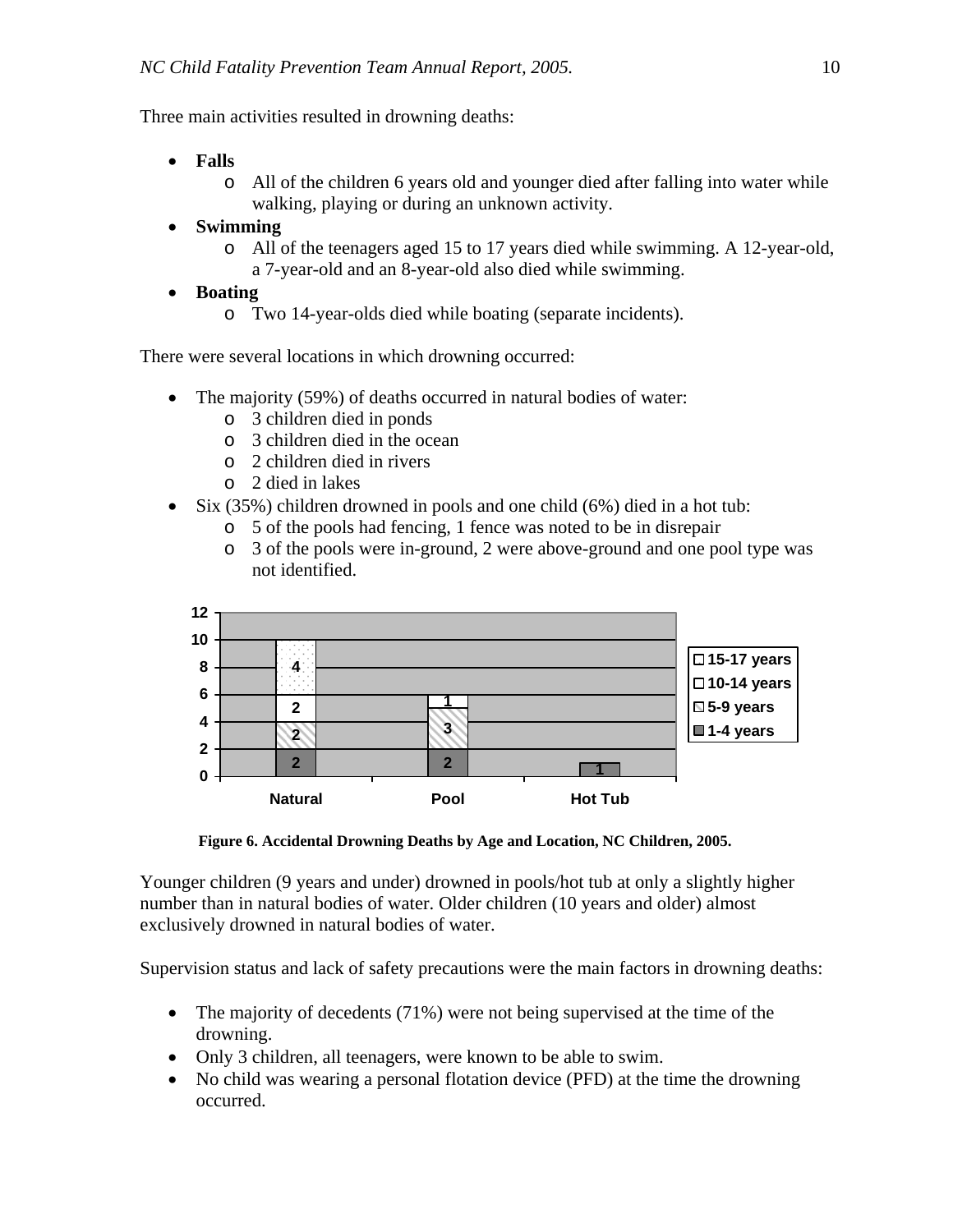# **Accidental Fire & Burn Deaths**

There were **10** child fatalities due to *8 residence fires* and 1 death due to burns from an accidental gasoline fire.



**Figure 7. Fire Deaths by Age, NC Children, 2005**.

In residence fires, the structures were:

- Houses in 2 deaths.
- A mobile home in 1 death.
- Apartments in 3 deaths.
- In 2 deaths the structure information was unavailable.

The causes of fatal fires in 2005 were:

- Cooking in 3 deaths.
- Children playing with lighters in 2 deaths.
- A kerosene heater in 1 death.
- Faulty wiring in 1 death.
- A smoldering cigarette in 1 death.
- In 2 deaths the cause of the fire could not be determined.

Supervision and safety precautions:

- In 7 deaths there was no supervision or a lack of proper supervision at the time of the fire.
- In 3 of the 8 residential fires, the residence was known to have an operational smoke detector. In the remaining 5 fires records did not indicate if there was an operational smoke detector in the home.

## **Accidental Firearm Deaths**

Of the 61 gun deaths of children in North Carolina in 2005, **4** deaths were determined to be accidental in nature. Accidental firearm deaths generally are assigned this manner when the

Five children were between the ages of 1 and 4 years, 4 children were between the ages of 5 and 9 years. One child was 13 years of age and 1 child was 17 years of age. Five children were black, 6 were white. Six children were male and 5 children were female.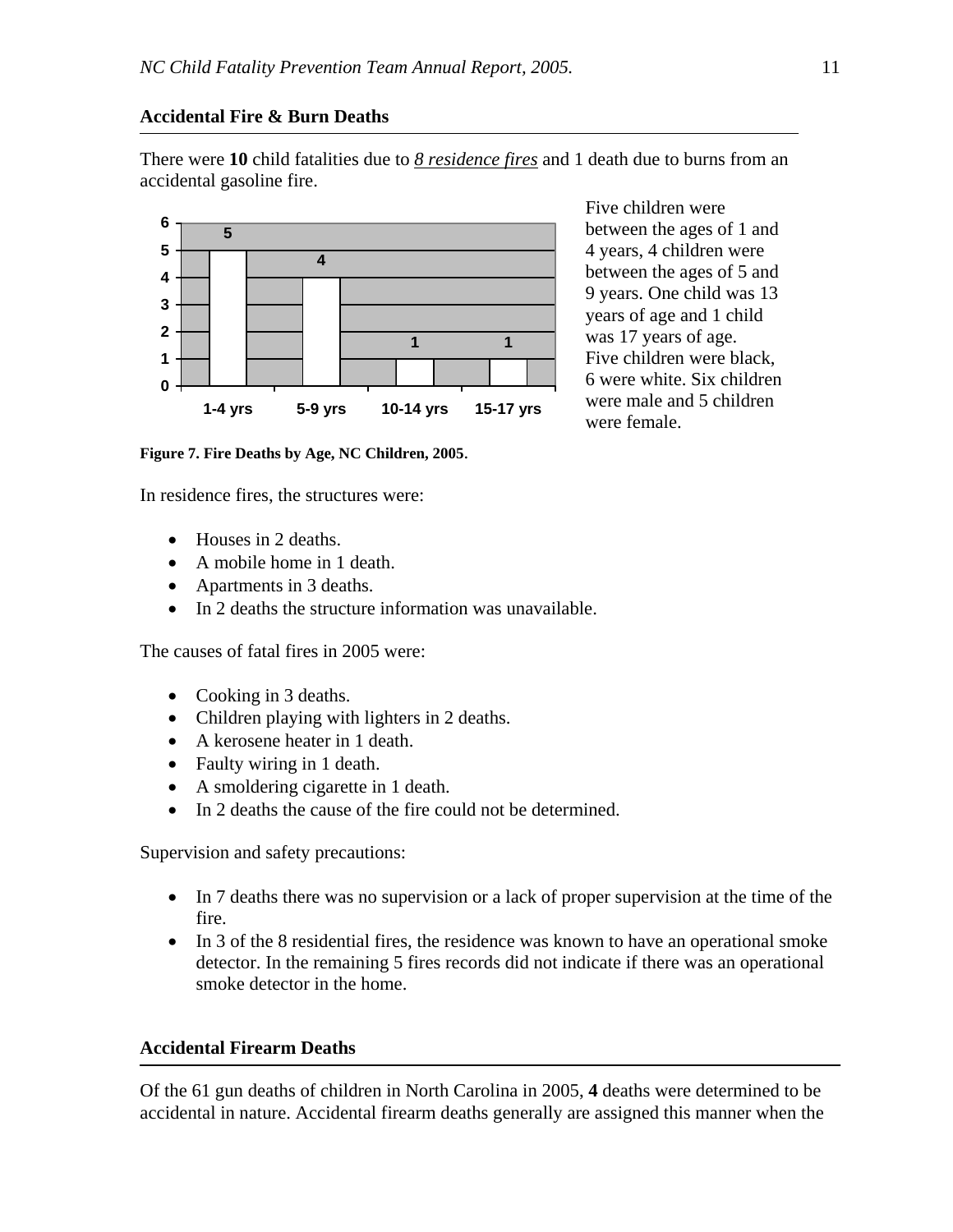child shot himself or herself unintentionally or the shooter was another child who most likely did not know the consequences of his or her actions.

All decedents were male. Three (3) children were white and 1 was black. The decedent ages were:

- 4 years
- 6 years
- $\bullet$  12 years
- 13 years

The circumstances of these deaths include:

- In 2 deaths the decedent was shot by another child while playing.
- In 2 deaths the wounds were accidentally self-inflicted.
	- o One death was a hunting accident.
	- o In one death the decedent found a weapon and accidentally shot himself.
- In 3 deaths an adult was present at the time of the fatal injury, but in no deaths were the children under immediate supervision; in 1 death no adult or supervisor was present.
- Three of the children were killed in their own homes; one child was outdoors.

The weapons were a handgun, a shotgun and 2 rifles. Gun storage safety laws were created to prevent these types of deaths. In 1 death the firearm was being used in a hunting scenario and gun storage laws did not apply. Gun storage information on the remaining cases include:

- In all 3 deaths the weapons were not properly stored and were easily accessible to children.
	- o In 2 deaths the owner or responsible party for the weapon was charged with failure to secure a firearm.
	- o In 1 death the child's caretakers were each charged with failure to secure a firearm and involuntary manslaughter.

# **Vehicle-Related Accidental Deaths**

Vehicle-related death is the leading means of death of children over the age of 1 year in North Carolina. In 2005, **161** children died as the result of injuries sustained in vehicular crashes.

To better understand how our children are dying, the circumstances of the motor vehicle deaths were analyzed and broken down into categories:

• There were 112 deaths in which the decedent was the driver or a passenger in a automobile at the time of the fatal injury (occupant).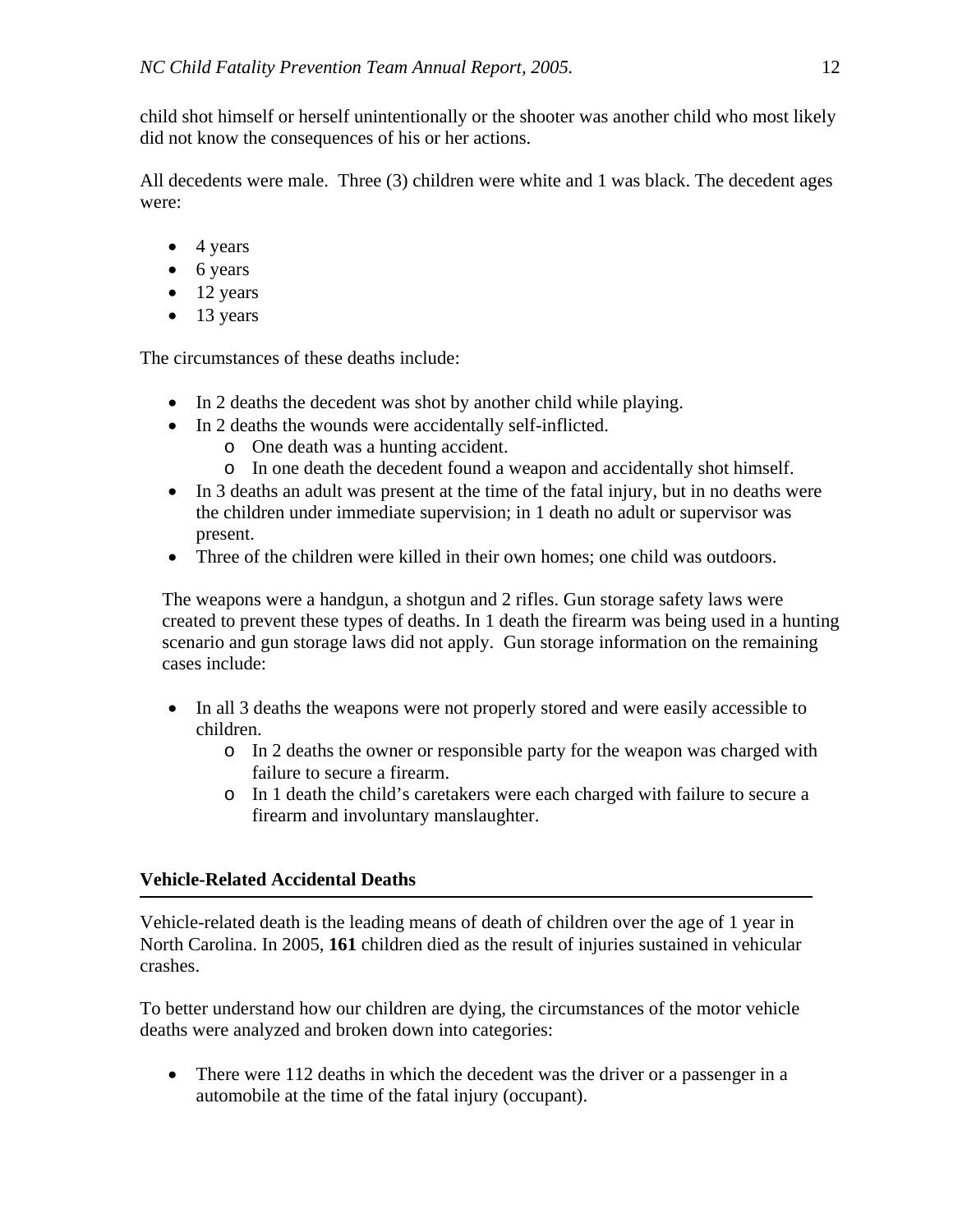- 24 children died as a result of being struck by a motor vehicle while walking or standing near a street or in a driveway (pedestrian).
- There were 7 deaths resulting from ATV crashes.
- There were 7 children who were struck while riding a bicycle.
- 3 children were struck while driving a motorcycle/motorbike.
- 8 deaths were coded as other vehicle/transportation deaths.

## *Motor Vehicle Occupant Deaths*

Decedents were either a driver or passenger in a motor vehicle in **104** crashes resulting in **112**

deaths:



- Decedents were drivers in 33% (37) of the crashes.
- Decedents were passengers in 65% (73) of the crashes.
- Two infants were born as a result of maternal trauma in a motor vehicle accident and died shortly after the crash.

#### **Figure 8. Vehicle deaths by Decedent Position, NC Children, 2005**.

#### *Decedent as Driver*

There were **37** deaths in which the decedent was the driver of the vehicle:

- Half of the drivers (18) were 17 years old.
- $\bullet$  46% (17) were 16 years old.
- 1 driver was 15 years old.
- 1 driver was 8 years old (unsupervised on private road).

Male drivers accounted for 70% of fatalities, females for 30% of deaths. The majority of drivers were white 75% (27) and black drivers made up 22% (8). Two drivers were Hispanic.

#### *Driver Seatbelt Use*

In 51% (19) of the fatalities, the decedent (driver) was known to be wearing a seatbelt and in 43% (16) the driver was not wearing a seatbelt. In 2 deaths information was not available or seat belt use could not be determined.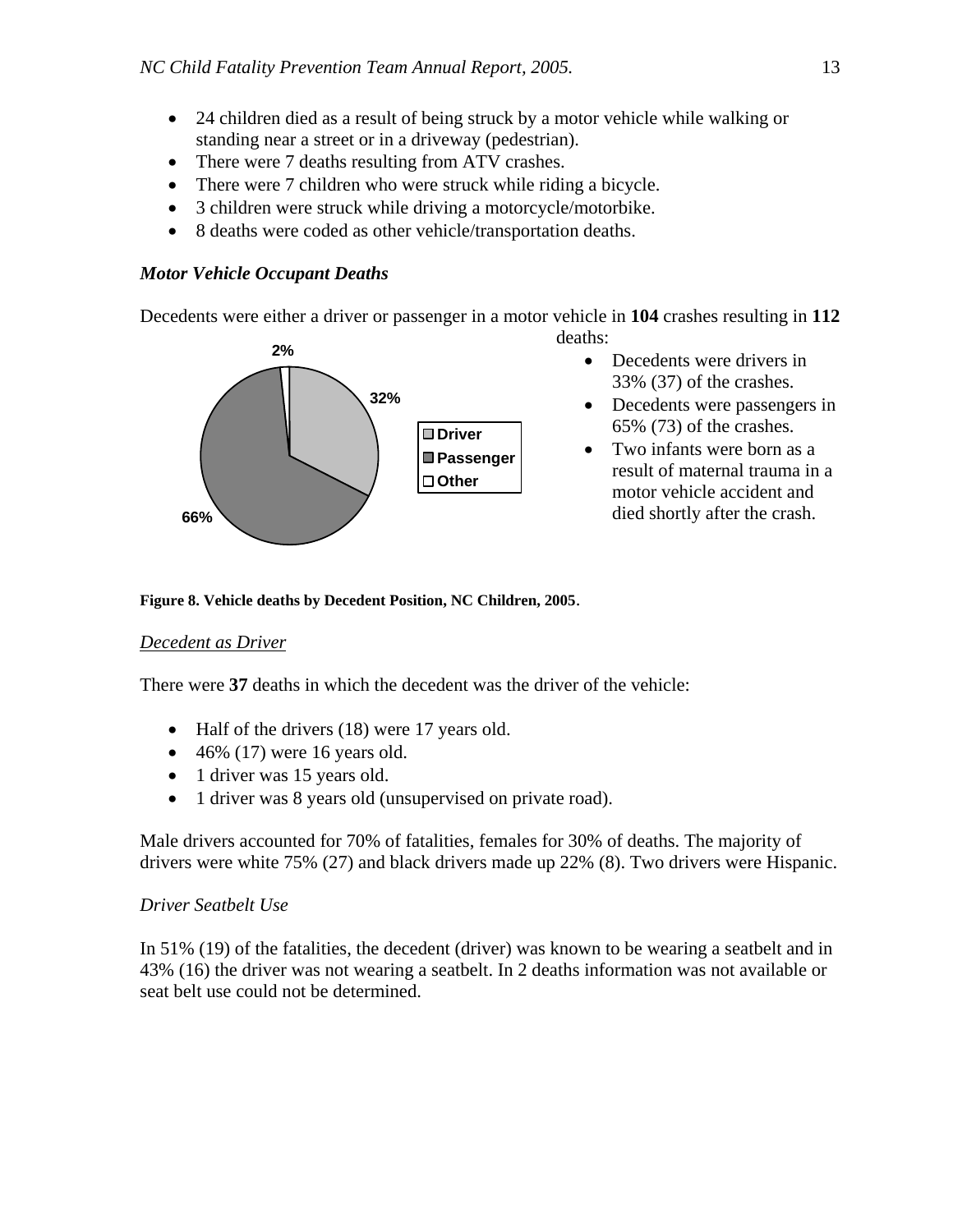

**Figure 9. Crash Cause when Decedent was at Fault, NC Children, 2005**.

#### *Driver Circumstance Information*

Eighteen (49%) of the accidents were single-vehicle crashes and in 34 (92%) deaths the decedent was responsible for the crash.

In deaths in which the decedent was responsible:

- Error was present in all of the crashes, but speed was also a factor in 15, weather in 3 deaths and other factors in 2 deaths.
- The main contributing factor in an additional 7 crashes was impairment due to alcohol (excessive speed was also present in 4 of these deaths).

#### *Decedent as Passenger*

There were **73** deaths of children who were passengers in motor vehicles when they sustained fatal injuries and additional 2 children who died after being born due to the trauma of the crash. Data here will address the 73 passengers.

| Age Group     | Count |
|---------------|-------|
| $< 1$ year    |       |
| $1 - 4$ years | q     |
| 5-9 years     | 11    |
| $10-14$ years | 16    |
| $15-17$ years | 33    |
| Total         |       |

#### **Table 2. Passenger Deaths by Age Group, NC Children, 2005.**

Teenagers between the ages of 15 and 17 years accounted for the majority (45%) of passenger deaths. The 10-14 years age group accounted for 22% of the deaths, the 5-9 years group for 15% of the deaths and 1-4 years for 12% of passenger deaths. Infants accounted for the least (5%) amount of deaths.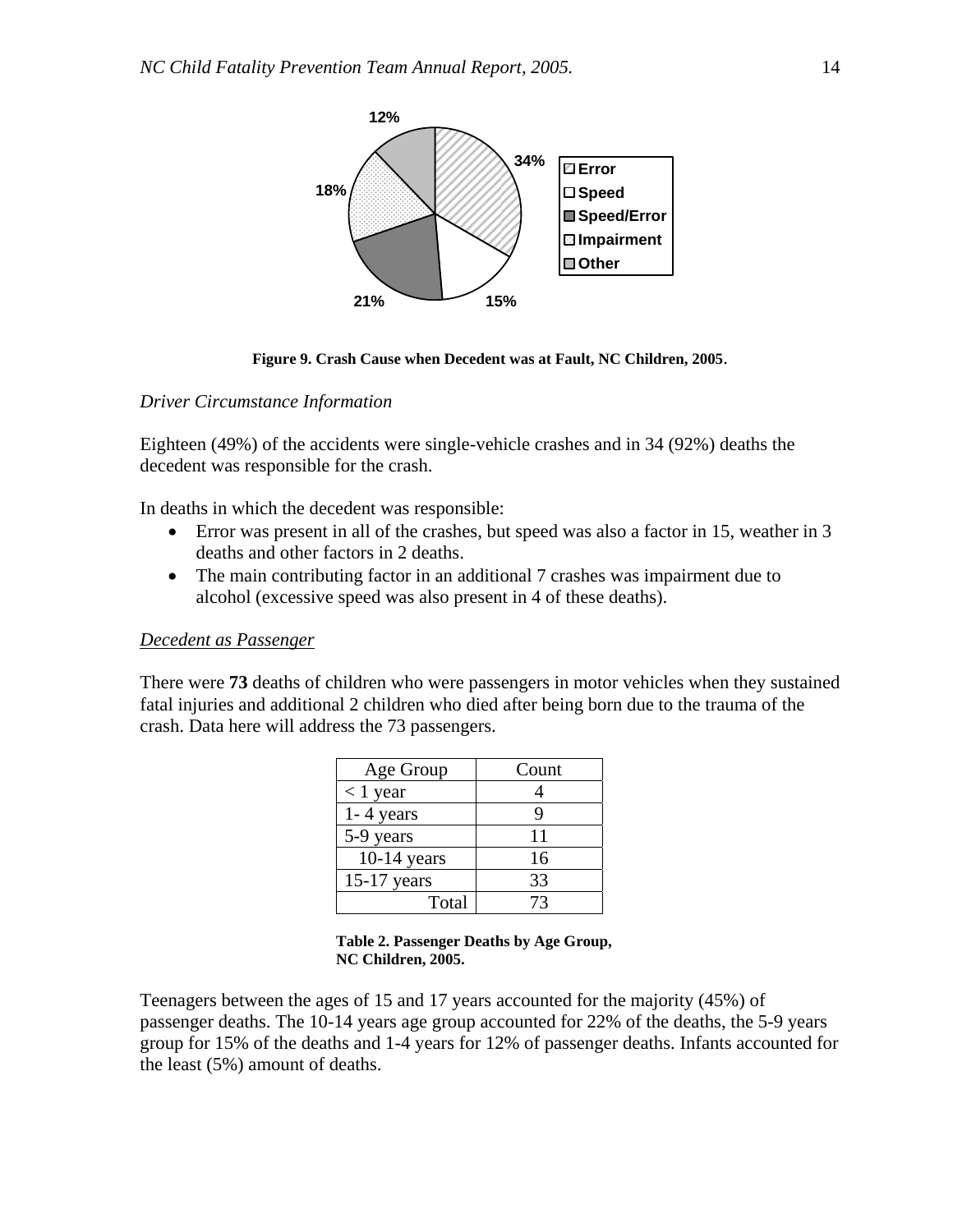The majority of decedents were male (55%, 40) and 45% were female (33). White children accounted for 60% (44) of the passenger deaths, black children for 25% (18), 2 children were Native American, and 1 child was Asian. Eight children were of Hispanic ethnicity.

#### *Passenger Seatbelt Use*

Decedents were wearing a seat restraint or a child restraint in 47% (34) of the crashes. Children between the ages of 1 and 4 years were most likely to be restrained (78%) while the 15-17 year age group passengers were least (39%) likely to be restrained. In 6 deaths the information was not available or it could not be determined whether or not the decedent was wearing a restraint.



 **Figure 10. Passenger Deaths by Crash Cause, NC Children, 2005**.

## *Passenger Circumstance Information*

In 39 (53%) deaths, the crash was a single vehicle accident. The driver of the *vehicle in which the decedent was a passenger* was found to be at fault in 56 (78%) of the deaths. In these deaths, a teenager (15 through 17 years) was at fault in 18 deaths.

Crash causes in these deaths included:

- Driver error  $(22)$
- Speed  $(7)$
- Error and speed (18)
- Impairment by drugs and/or alcohol or impairment (with additional factors) was present in 14 deaths.
	- o In 7 deaths, the supervisor of the decedent was the impaired driver.
		- In 4 of those deaths, the driver was a parent of the decedent.
		- In 2 deaths the driver was under the age of 21 years.
	- $\circ$  Other (6)
	- o Unknown (9)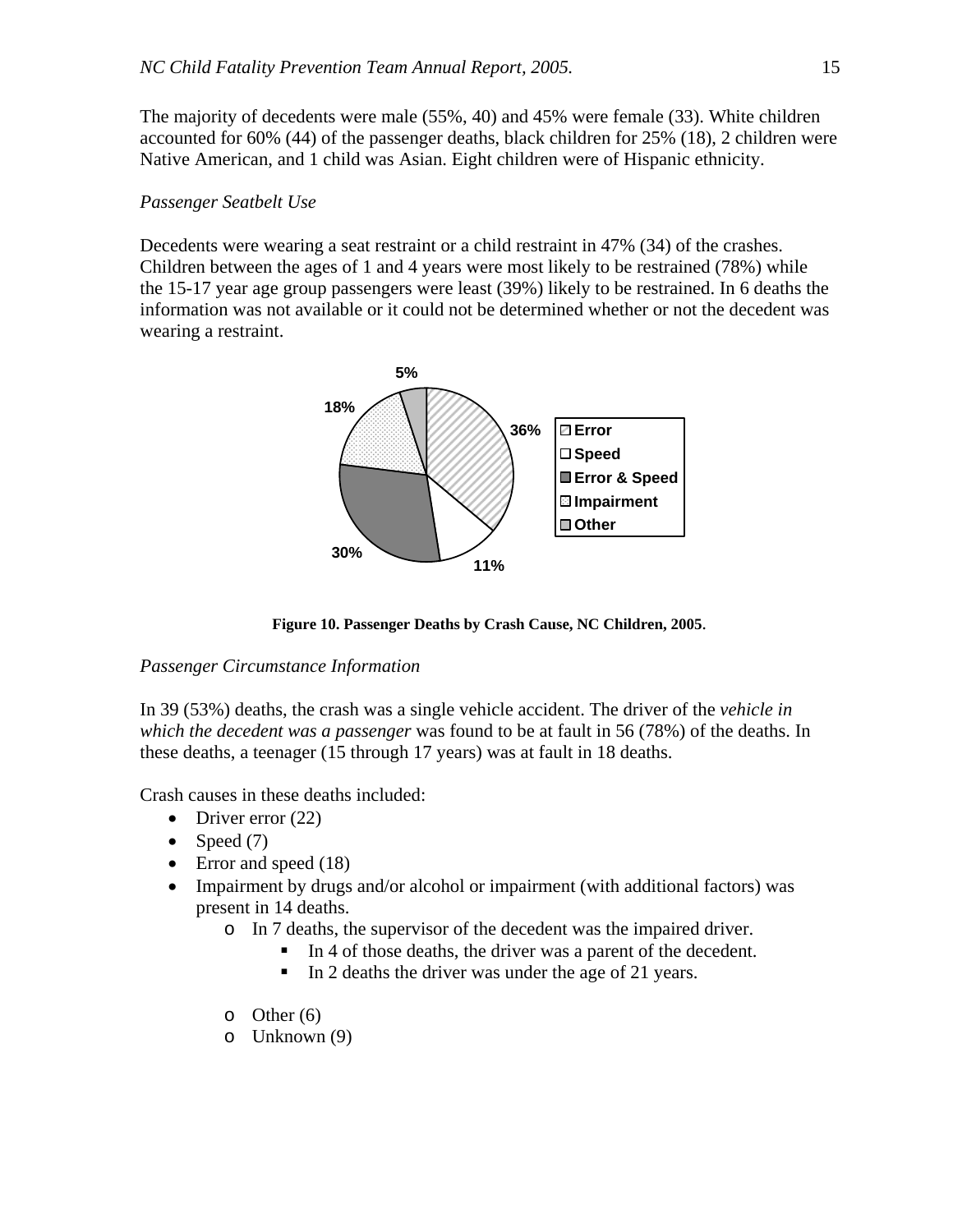#### **Driver vs. Passenger Information**

When examining occupant status of fatalities in motor vehicle crashes, 66% of the occupants were passengers, 33% were drivers.

| Age Group     | Driver | %    | Passenger | %    |
|---------------|--------|------|-----------|------|
| $< 1$ year    |        |      |           | 5%   |
| $1 - 4$ years |        |      |           | 12%  |
| 5-9 years     |        | 3%   |           | 15%  |
| $10-14$ years |        |      | 16        | 22%  |
| $15-17$ years | 36     | 97%  | 33        | 45%  |
| Total         |        | 100% |           | 100% |

**Table 3. Occupant Deaths by Position and by Age Group, NC Children, 2005.** 

The 15 to 17 year age group had the most passenger fatalities with 45%, followed by the 10- 14 year group (22%) and the 5 to 9 year group (15%).

| Race         | Driver | %    | Passenger | $\%$ |
|--------------|--------|------|-----------|------|
| Asian        |        |      |           | 1%   |
| <b>Black</b> |        | 22%  | 18        | 25%  |
| Native Am.   |        |      |           | 3%   |
| White        | 27     | 73%  |           | 60%  |
| Hispanic     |        | 5%   |           | 11%  |
| Total        |        | 100% |           | 100% |

**Table 4. Occupant Deaths by Position and by Race/Ethnicity, NC Children, 2005.** 

The majority of drivers were white (73%) as were the passengers (60%).

| Sex    | Driver | %    | Passenger | $\%$ |
|--------|--------|------|-----------|------|
| Male   | 26     | 70%  | -40       | 55%  |
| Female |        | 30%  | 22<br>۔ ب | 45%  |
| Total  | っっ     | 100% | 70        | 100% |

**Table 5. Occupant Deaths by Position and Sex, NC Children, 2005.**

Male drivers fatalities were more than double (70%) that of female driver fatalities.

| Seat belt Use | Driver | %    | Passenger | $\%$ |
|---------------|--------|------|-----------|------|
| Yes           |        | 51%  |           | 47%  |
| No            |        | 43%  |           | 45%  |
| Unknown       |        | 5%   |           | 8%   |
| Total         |        | 100% |           | 100% |

**Table 6. Occupant Deaths by Position and Seatbelt Use, NC Children, 2005.** 

Of the 110 children who died in motor vehicle crashes, 48% were wearing seatbelts. Approximately 51% of drivers were wearing seatbelts and 47% of passengers were wearing seatbelts.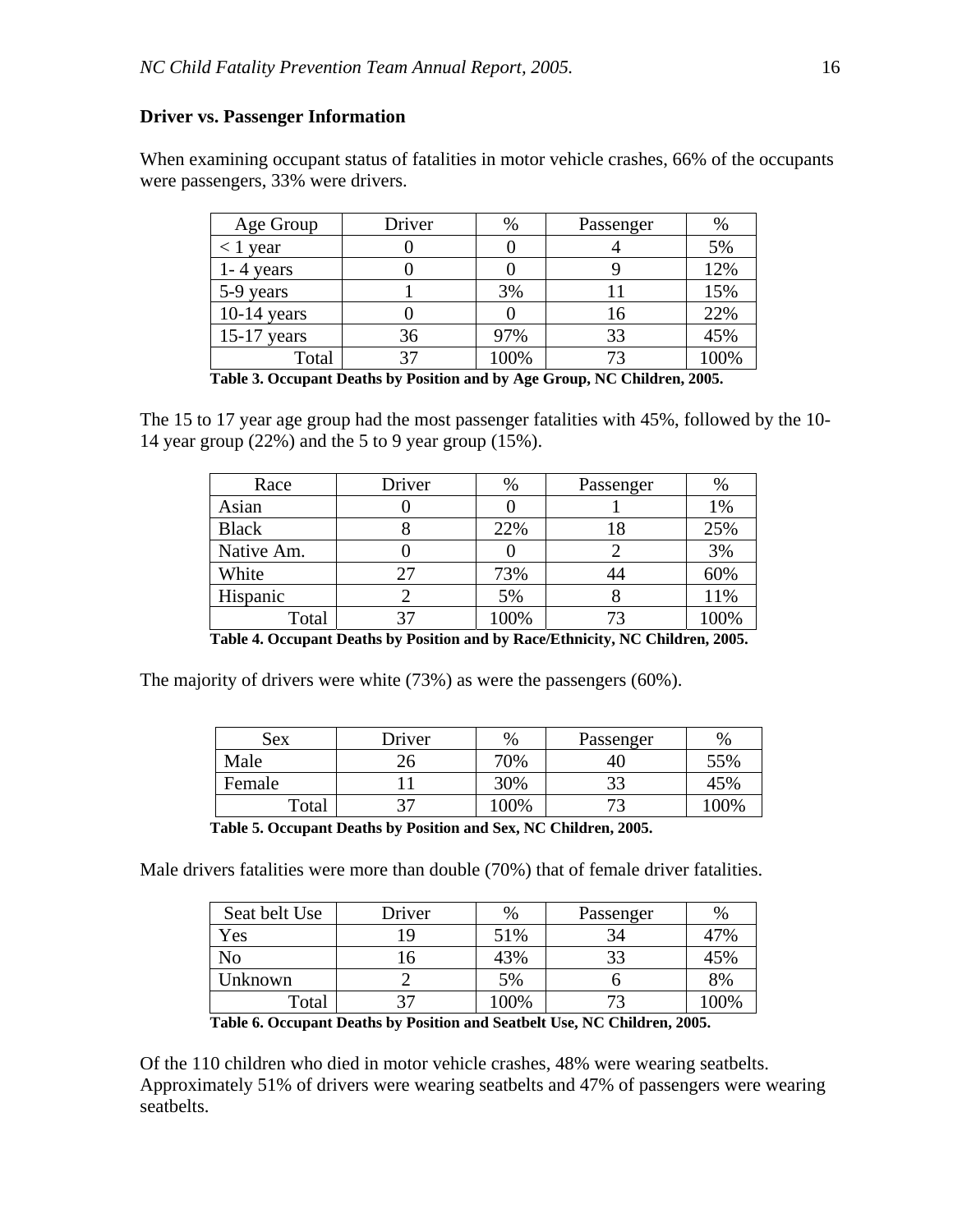## *Non-Occupant Deaths*

**24 7 7 3 8 0 5 10 15 20 25 30 Pedestrian Bicycle ATV Motorcycle** Other<sub>d</sub>

There were **49** deaths of children who were not occupants of a vehicle.

**Figure 11. Non-Occupant Vehicle-Related Deaths, NC Children, 2005.** 

#### *Pedestrian Deaths*

There were **24** (47% of non-occupant deaths) children struck by a motor vehicle in 2005.

| Age Group     | Count |
|---------------|-------|
| $1 - 4$ years | 10    |
| 5-9 years     |       |
| $10-14$ years |       |
| $15-17$ years |       |
| Total         | 7Δ    |

**Table 7. Passenger Deaths by Age Group, NC Children, 2005.** 

Children 4 years and under accounted for 42% of the pedestrian deaths. Ten children were female and 14 were male. Ten children were black, 8 children were white, and 1 child was Native American. Five children did not have an identified race but were noted to be of Hispanic ethnicity.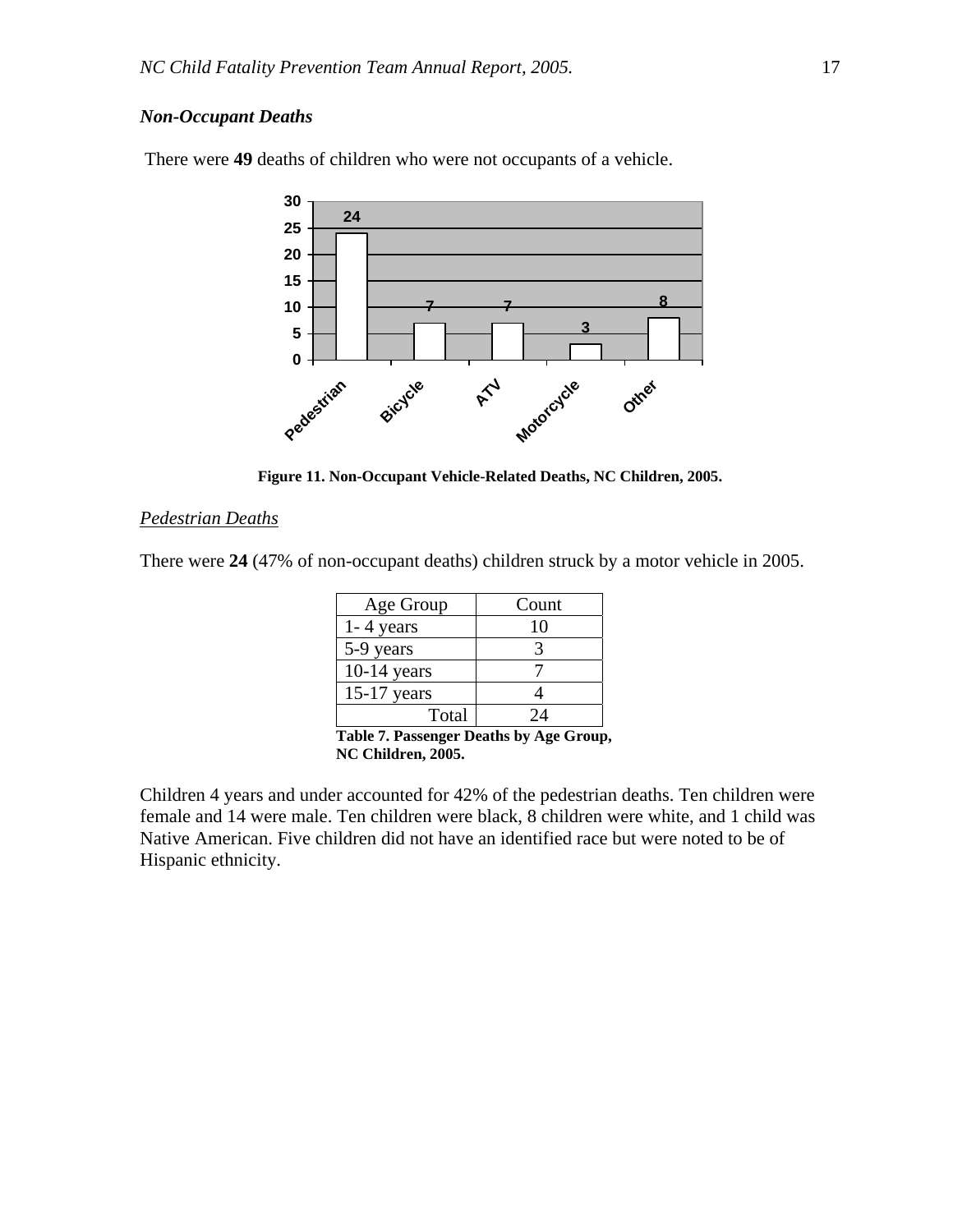

**Figure 12. Pedestrian by Location of Injury, NC Children, 2005.** 

## *Pedestrian Circumstance Information*

Nineteen (79%) decedents were struck in a roadway or street. All of the children struck in the driveway or in front of their home were under the age of 5 years (5):

- Two children were struck by SUVs backing out of a driveway.
- Two children were struck by pickup trucks entering the driveway.
- One child was struck by a passenger car kicked out of gear by another child.

In 13 (54%) deaths, the driver of the vehicle was determined not to be at fault in the accident. In most cases, the child ran into the road or was standing/walking in or along the road when they were unavoidably hit by a vehicle. Of the 7 deaths in which the driver of the vehicle was determined to be at fault, 1 driver was impaired. In the remaining 4 deaths fault could not be determined or was unknown.

Supervision information was difficult to obtain in motor vehicle-pedestrian collisions as the information provided often comes from the DMV report and supervision status is not captured on the form. Additional information may be obtained from Medical Examiner reports or other sources. In the majority of deaths (58%) no information was available about supervision. An adult supervisor was known to be present in 5 deaths under the age of 15 years and there was no supervision of 3 children between the ages of 10 and 14 years.

## *Bicycle Crash Deaths*

There were **7** (17% of non-occupant deaths) children who died while riding bicycles that were struck by motor vehicles:

| Age Group     | Count |
|---------------|-------|
| $1 - 4$ years |       |
| 5-9 years     |       |
| $10-14$ years |       |
| $15-17$ years |       |
| Total         |       |

**Table 8. Pedal cyclist Deaths by Age Group, NC Children, 2005.**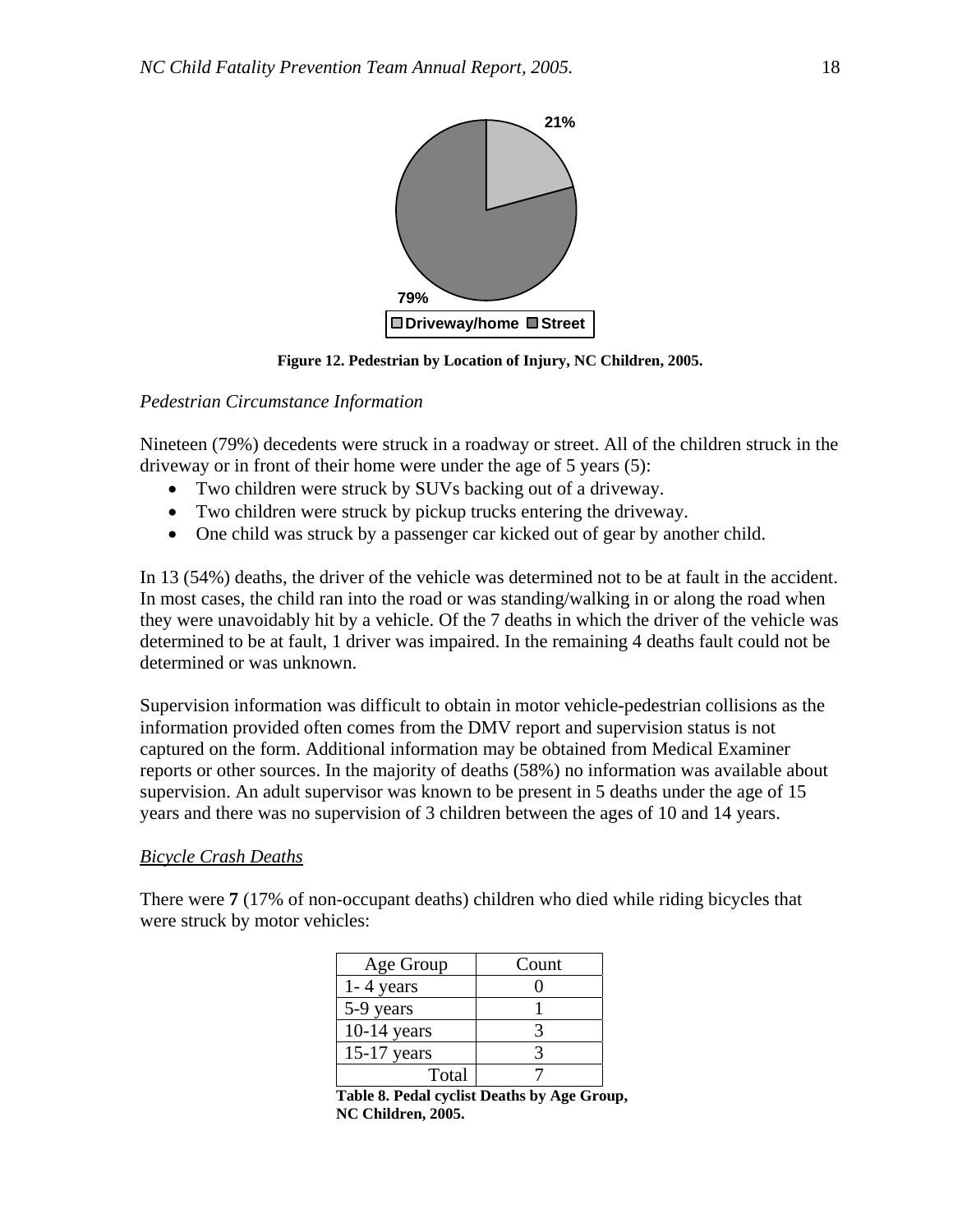Six of the children were male, one was female. Three of the children were black and 2 of the children were white. Two children were Hispanic.

# *Bicycle Circumstance Information*

All of the decedents were struck while riding in the roadway or trying to cross a roadway. In five deaths, the decedent was found to be at fault in the accident and in 2 deaths the driver of the vehicle that struck the decedent was found to be at fault.

When examining safety issues:

- No child was wearing a helmet.
- In 4 deaths the child was not being supervised and in 3 deaths no information was available about supervision.

# *ATV Deaths*

There were **7** (17% of non-occupant deaths) children who died as a result of ATV crashes in  $2005:$ 

- 2 children were between the ages of 1 and 4 years
- 1 child was 5 years of age
- 2 children were between the ages of 10 and 14 years
- 2 children were 15 years of age

Two of the children were female and 5 of the children were male. Six children were white and 1 child was black.

# *ATV Circumstance Information*

Four of the deaths occurred at a residence or on private property, the remaining 3 occurred on roads or highways. The four youngest children were passengers and the oldest 3 were drivers.

When examining safety issues:

- Only one child was known to be wearing a helmet (no helmet information was available in 1 death).
- In 3 deaths there was no supervision at the time of the crash
	- o In 1 death no information was available
	- o Adults were driving the ATV in 2 deaths

In addition to requiring helmet use the state's ATV law, which went into effect in December 2005, also requires adult supervision for young ATV riders.

# *Motorcycle Deaths*

There were **3** (7% of non-occupant deaths) deaths of children who were driving motorcycles. All of the children were white males ages 8 years, 13 years and 15 years.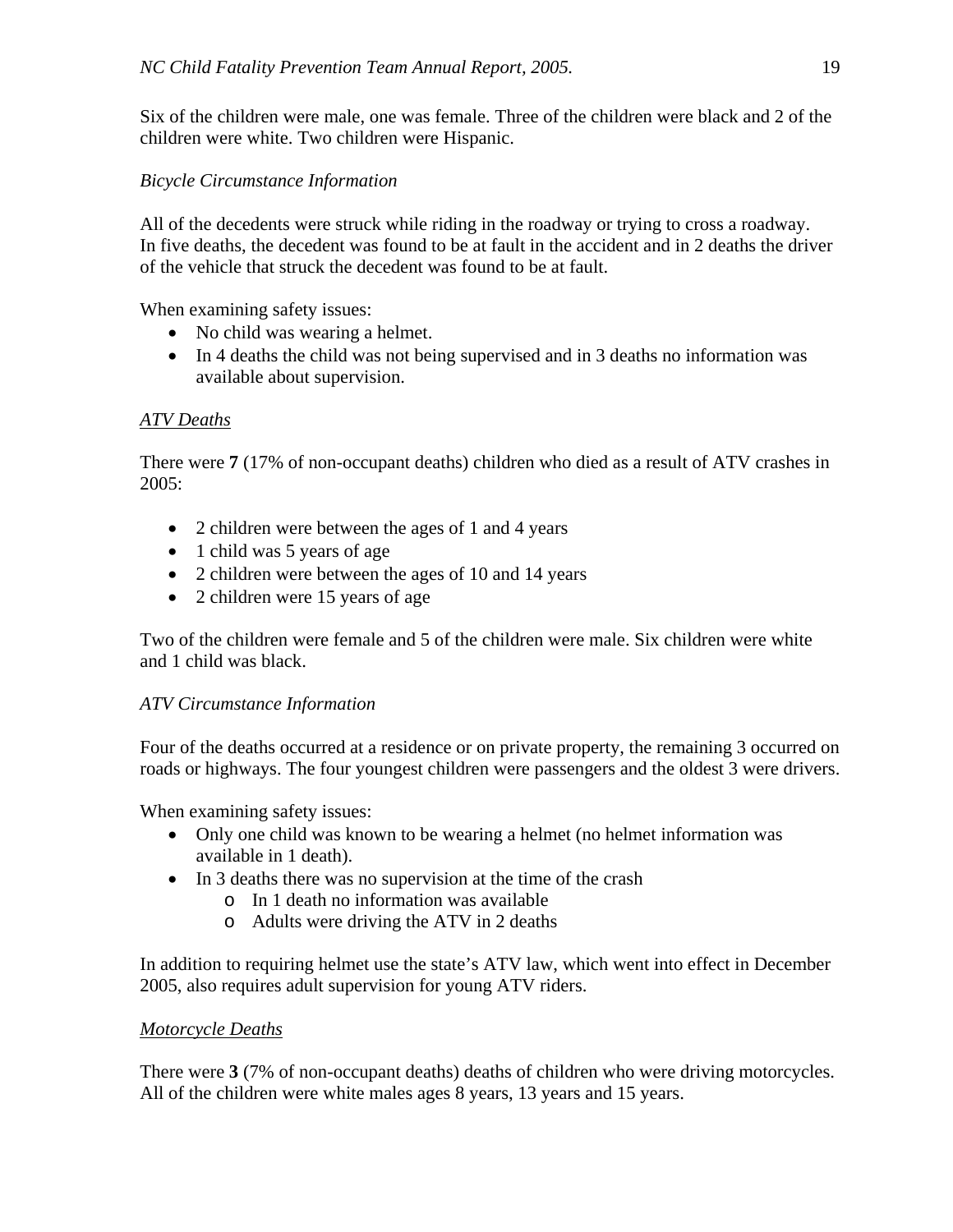Motorcycles in these cases included:

- 2 dirt bikes (classified as motorcycles to be used off road)
- 1 small motorcycle

In 2 deaths the decedent drove into the path of an automobile on a road and in 1 death the decedent struck another ATV.

When examining safety issues:

- Only one child was wearing a helmet.
- No information was available about supervision for any of these deaths.

# *Other*

Other vehicular deaths don't fit into the above categories for 1 of 2 reasons: 1) the vehicle is not an automobile, or 2) the legal regulations that apply to motor vehicles would not apply in these instances. There were 8 deaths that fell into this category.

- There were 3 deaths of teenage males (15 years, 16 years and 17 years) who were walking on the train tracks when they were struck by a train.
- There were 2 children who were driving go-carts.
- There 12-year-old child who was riding a horse near a road (while supervised) when the horse darted into the road into the path of an oncoming vehicle.
- There was 1 death of a 6-year-old child who had sustained injuries years earlier when he was struck by a riding lawn mower.
- There was one death of a 13-year-old male struck riding his skateboard.

# *Legal Ramifications*

Charges were known to have been filed in **35** of all of the motor vehicle crash deaths and charges were pending in another 7 cases. In 17 cases, more than one charge was filed. Charges filed varied from regular traffic infractions to  $2<sup>nd</sup>$  degree murder.

# **Accidental Toxin Deaths**

Accidental deaths from toxins include accidental drug toxicity, unintentional ingestion of chemicals, or exposure to lethal chemicals/gases. There were **16** deaths due to toxins in 2005 (2 deaths were related). The majority of these were of decedents who were misusing prescription drugs for recreational purposes.

Most children (14) were between the ages of 15 and 17 years. One child was 14 years and one child was 2 years old. Fifteen of the children were white and one child was black. Males accounted for 13 deaths and females for 3 deaths.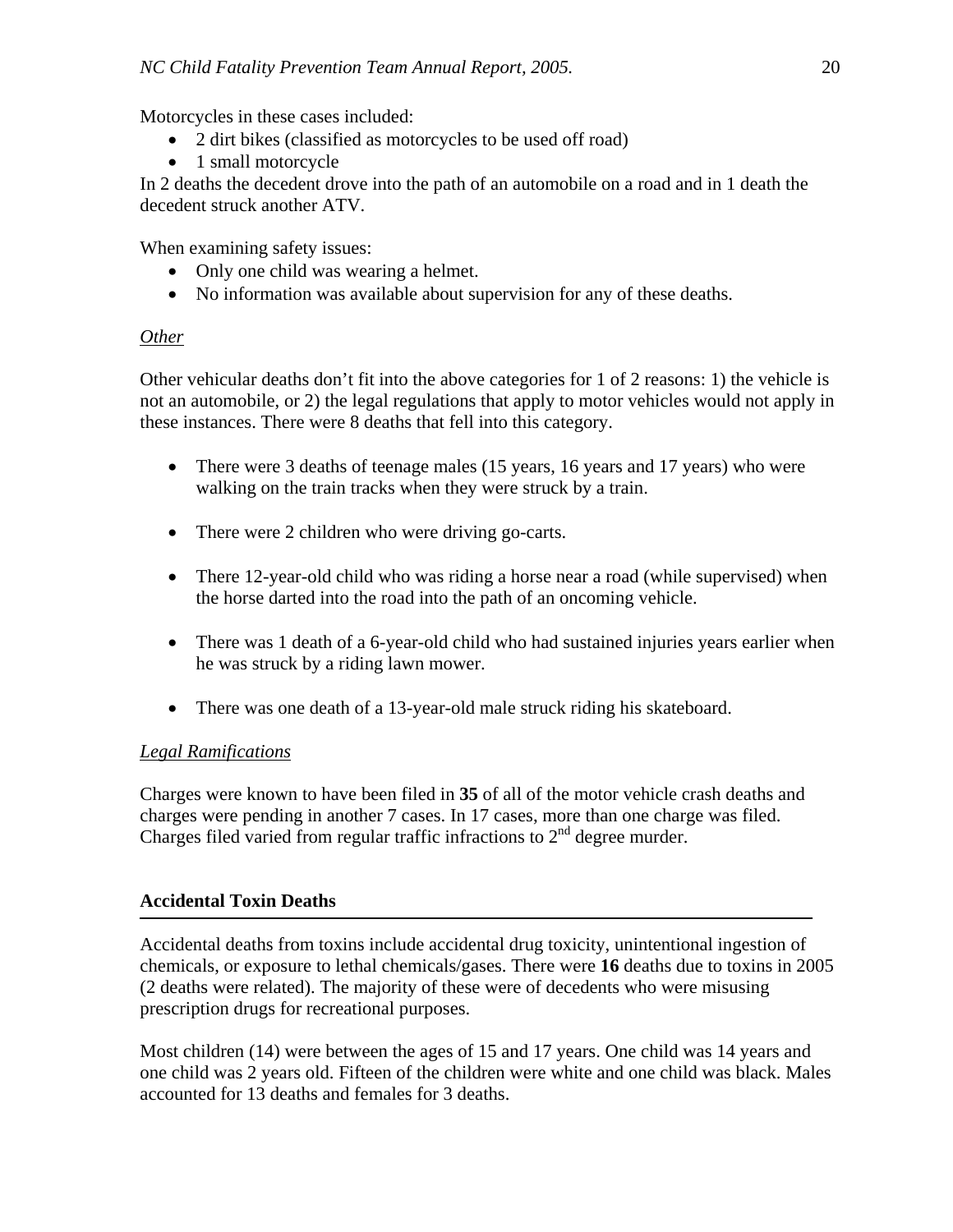Decedents were most likely (56%) to be at home when they took a fatal dose of a toxin. In 4 deaths the decedent had taken drugs at a residence other than their own and in 3 deaths it was not known or information was not available as to where the decedents were at the time they took the toxin(s).



**Figure 13. Decedent Drug Use Activity, NC Children, 2005.** 

The majority of decedents were using a toxin recreationally which resulted in their death:

- In 12 deaths the decedent was recreationally using a toxin (or toxins) when they took a lethal amount.
- In 1 death the decedent was taking the prescribed drug for medical reasons.
- In 1 death the child may have taken a drug not knowing that it was a drug.
- In 2 deaths the circumstances were unclear and it could not be determined why the decedent was taking the drug(s) from the information available.

Ten of the decedents had a history of prior drug use and in 3 deaths there was a family history of drug use.

# *Toxins*

In 12 deaths the fatal toxin(s) was either a prescription drug or a mix of prescription and over the counter (OTC) drugs. In 3 deaths the toxins were combined prescription and illicit drugs. In 1 death the decedent used a household chemical (inhalant) to get high.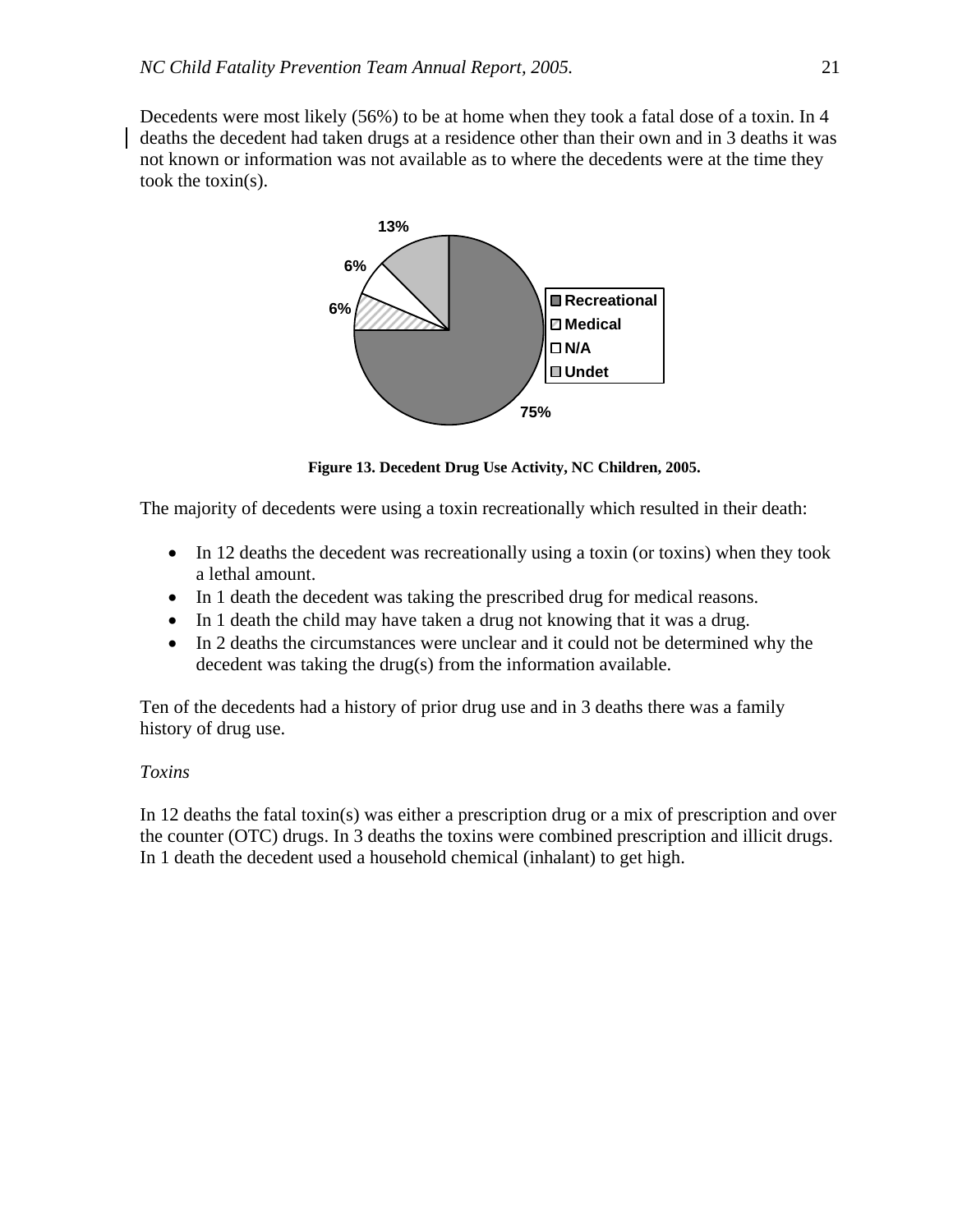

**Figure 14. Positive Toxicology Findings in Accidental Toxin Deaths, NC Children, 2005**.

As illustrated in Figure 14, very few decedents tested positive for only 1 toxin, with only 6 deaths (38%) resulting from a single toxin. In the 16 accidental toxin deaths, 48 toxins were detected by toxicologic examination. These toxins included:

- Narcotics (methadone, fentanyl, oxycodone, morphine, etc.)
- CNS depressants (benzodiazepines, alprazolam, and barbiturates etc.)
- Stimulants (i.e., prescription methamphetamine and illicit cocaine)
- Antidepressants (i.e., sertraline)
- Inhalants
- Hallucinogens
- Other prescription drugs
- OTC drugs

In 5 deaths (31%) more than 1 drug was found to be present in a lethal amount and in another 5 deaths (31%) the decedent had 1 toxin present in a lethal amount but other drugs were detected in non-lethal concentrations. Methadone was found in be lethal in 6 deaths, and the sole lethal drug in 3 of those deaths.

# *Access to Toxins*

Children and adolescents can gain access to legal and illegal drugs in a variety of ways from a variety of locations:

- In 3 deaths the lethal toxin was in/around the home, but not prescribed for the decedent.
- In 1 death the decedent purchased the toxin at the store.
- In 1 death the drug was a prescription for the decedent for medical purposes.
- In 2 deaths the decedent had taken prescription drugs that were prescribed to him or her as well as a prescription drug prescribed to someone else.
- In 1 death the decedent took a drug prescribed for someone else.
- In 4 deaths the decedent obtained the drug from a friend or acquaintance.
- In 4 deaths it was not determined how or where the child obtained the drug.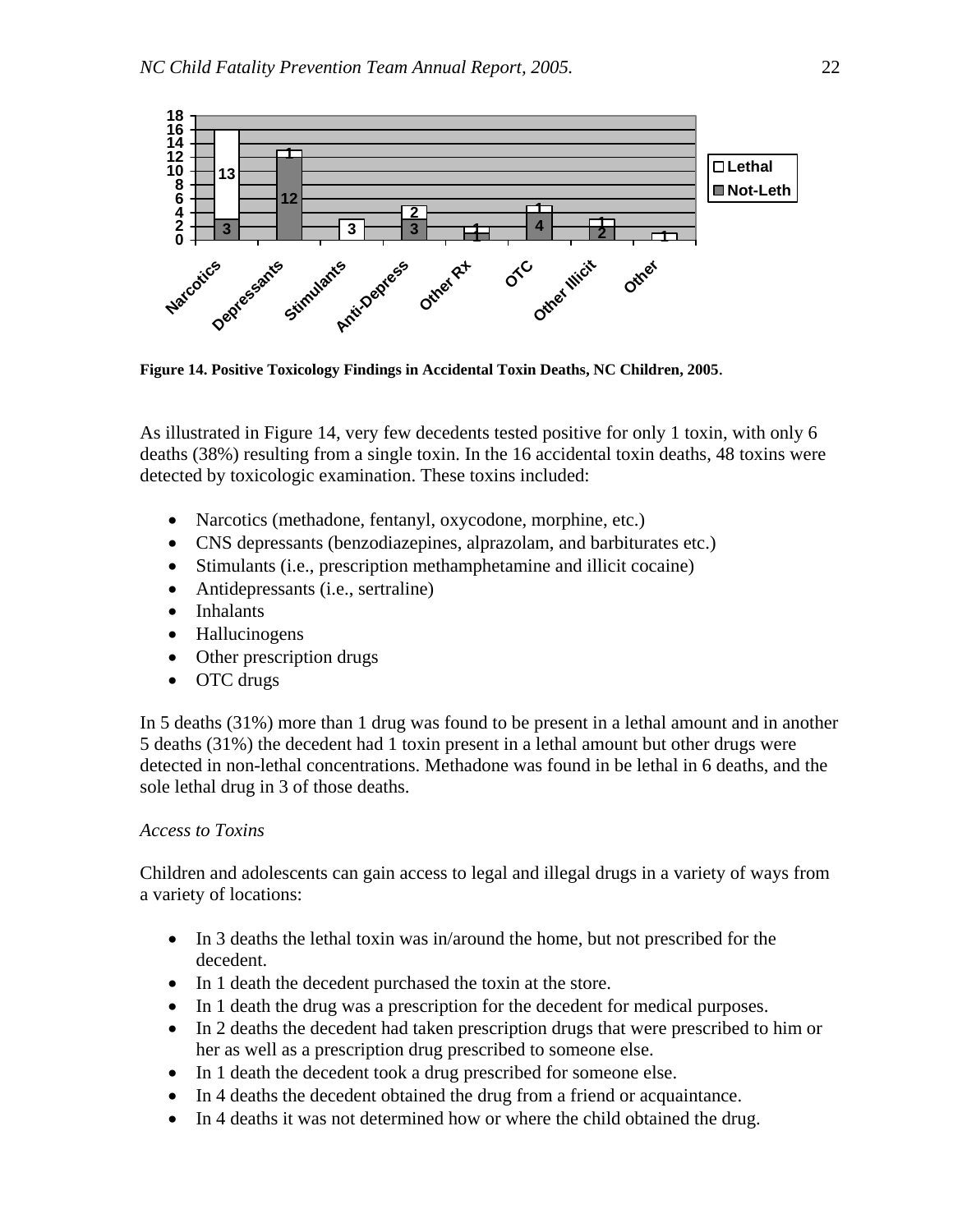# **Other Accidental Deaths**

There were 8 deaths that occurred that can be classified as "other accident" in 2005:

- Three deaths of infants occurred as a result of medical treatment (surgical complications) or drug reaction.
- An infant and a 7-year-old died from injuries sustained in falls (separate incidents).
- A 2-year-old died when he pulled a heavy object over on himself.
- A 17-year-old male accidentally stabbed himself during an altercation.
- A 17-year-old male drowned in a ditch while trying to cross a flooded street after heavy rain.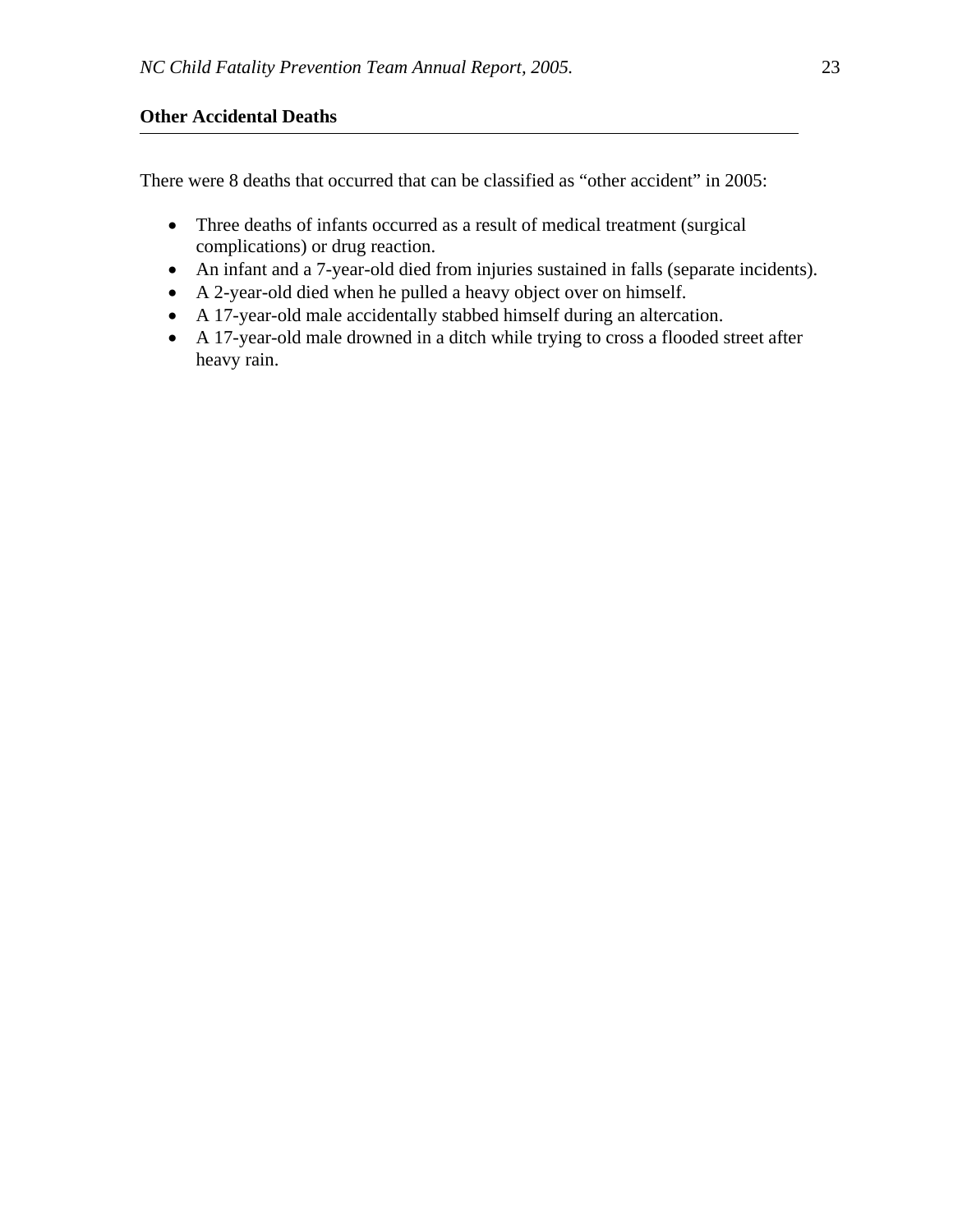# **HOMICIDE**

There were **79** homicides in 2005. This is the greatest number of homicides recorded since 2000. Both Child Abuse Homicides (CAH) and other homicides have been on the rise since 2002. Other homicides increased by 76% from 2004 to 2005.

## *Child Abuse Homicides*

There were **35** homicides determined to be Child Abuse Homicides in 2005. The State Team defines child abuse homicide as the death of a child that occurs from a physical injury and/or severe neglect that is perpetrated by the person in charge of the child's well-being at the time of the fatal injury. Other homicides are those in which the decedent was killed by another person, but not a person responsible for taking care of the child at the time of the death.

Victims of child abuse homicide were:

- Under the age of 4 years in 89% (31) of the deaths.
	- o Infants accounted for half (51%) of all child abuse homicides of NC residents in 2005.
- Between the ages of 5 and 14 years of age in 2 deaths.
- Between the ages of 15 and 17 years of age in 2 deaths.



**Figure 15. Fatal Injuries in North Carolina Child Abuse Homicides, 2005.**

Causes of death vary, with 66% of victims dying from blunt trauma (6 of those from abusive head trauma/AHT). Asphyxiation was the cause of death in 4 fatalities. Scalding, lack of newborn care and exposure resulted in 2 fatalities per cause of death. One child died from stab wounds and 1 additional child died from drowning. In addition, half (18) of the children showed evidence of abuse or a suspect admitted to abusing the child on more than 1 occasion.

Those suspected of inflicting the fatal injuries in child abuse homicides were either parents or individuals responsible for the child's well-being at the time of the injury: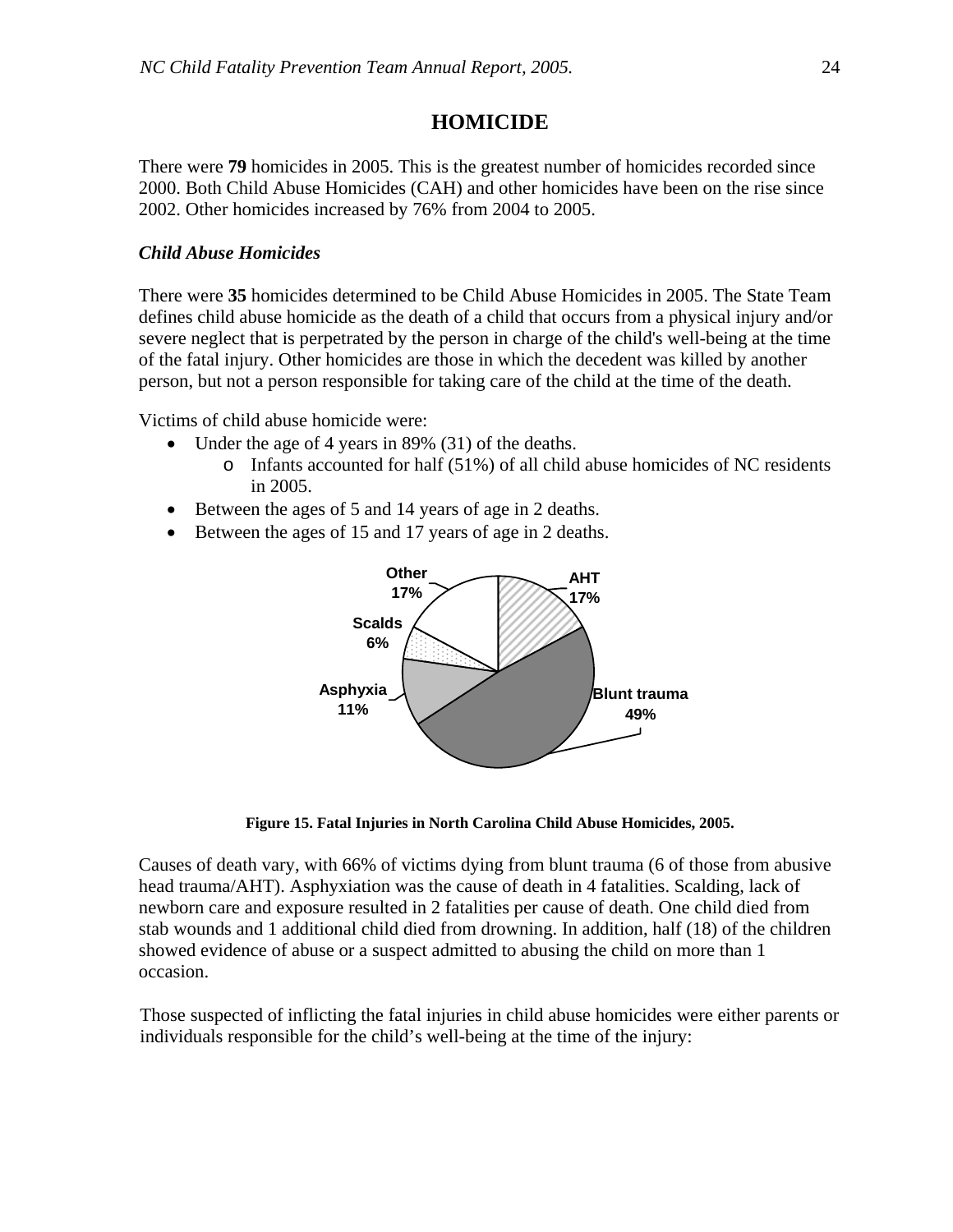# *Suspected Perpetrators\**

A biological parent was the suspected perpetrator in 43% (15) of the child abuse homicide deaths:

- Mothers (7) and fathers (7) were equally suspected as perpetrators of fatal injuries, with one case in which both a mother and father were charged.
- In 11% (4) of the deaths the stepfather alone was suspected.
- In 23% (8) of the deaths the mother's boyfriend was charged with the murder, and in 2 of these deaths the mothers were also charged with lesser crimes related to the death. In 1 death the mother and her boyfriend were both charged as primary offenders.
- In 3 deaths the suspect was a male caretaker not related to the decedent, in 1 death the babysitter was suspected, and in 1 death a family friend was suspected.
- No one was charged in 2 of the deaths, as primary suspects were not identified.

# *Other Homicides*

There were **44** homicides of children that were not due to child abuse. Teenagers between the ages of 15 and 17 years accounted for 73% (32) of the homicides.

Firearms were used in 89% (39) of the deaths, sharp instruments were used in 4 deaths and 1 homicide was due to drowning. Circumstance information varied greatly but included: arguments, gang activity, perpetrating a crime, "fooling around" with a weapon, domestic violence, innocent bystander and in some deaths the circumstance information was not available or not known.

## *Suspected Perpetrators\**

The majority of suspects (51%) were between the ages of 15 and 21 years. The suspectvictim relationships were:

- In at least 36% (16) of the deaths the decedent knew the suspect.
- Four decedents did not know the suspect before the death.
- In 4 deaths the suspect was not identified.
- In the remaining deaths  $(20, 45%)$  it was not known or information was not available as to whether or not the decedent was acquainted with the suspect.

\*NOTE: Suspected perpetrators are labeled as such as they have been charged with a crime but are presumed innocent until found guilty in a court of law. The CFPT is tracking legal outcomes and the State Team will report these findings at a later date.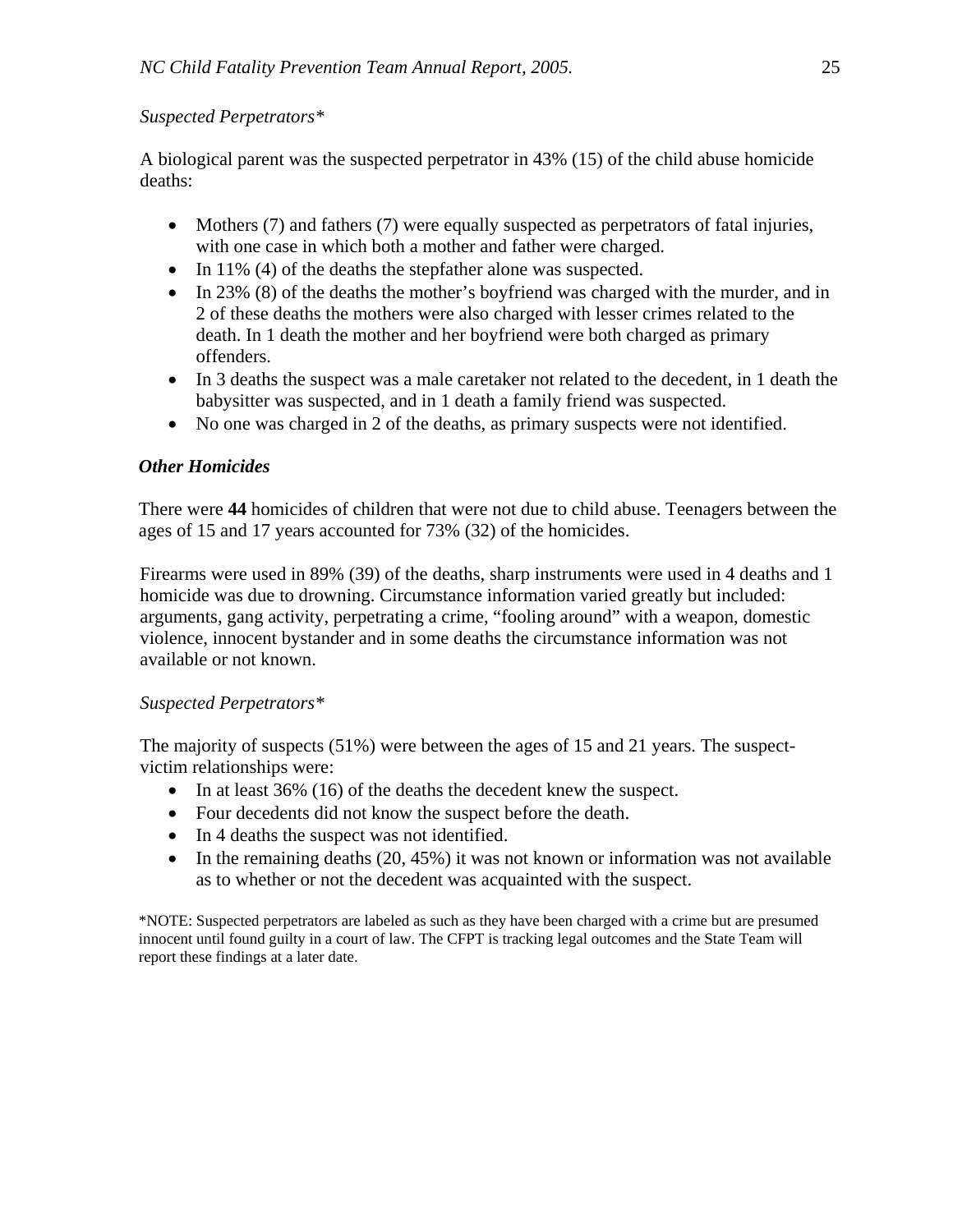# **NATURAL DEATHS**

The majority of natural child deaths in North Carolina are not reported to the Office of the Chief Medical Examiner as they result from known illness or disease. However, sudden, unexpected deaths of children in apparent good health must be reported to the medical examiner. Most of these deaths will require an autopsy, with investigation, to determine the cause and manner of death. In 2005, there were 208 deaths certified as natural manner. One hundred and eight of these were finalized as Sudden Infant Death Syndrome and are discussed later in this section. Another 12 deaths were fetal deaths and are discussed at the end of this report.

| Age Group     | Total |
|---------------|-------|
| $< 1$ year    | 36    |
| $1-4$ years   | 18    |
| 5-9 years     | 11    |
| $10-14$ years |       |
| $15-17$ years |       |
| Total         |       |

#### **Table 9. Sudden, Unexpected Deaths of Children (excluding fetal deaths and SIDS) by Age Group, NC Children, 2005**

The majority of children who died from sudden, unexpected death (excluding SIDS and fetal deaths were under the age of 1 year, accounting for 47% of these natural deaths. In fact, as children got older, sudden unexpected death dramatically decreased.

## *Natural Causes of Death*

Of the 77 remaining deaths, 69 (90%) were autopsied. In some deaths there may be overlap such as when congenital abnormalities place a child at risk for pulmonary infections or may involve serious heart defects that cause death. Deaths were categorized here by the main factor contributing to the child's death. Eight deaths were found to have no external cause of death and were certified as natural in manner with unknown means. The top 4 (as 2 causes had the same number) causes of death were:

|           | • Upper/lower respiratory tract infections | 15 |
|-----------|--------------------------------------------|----|
|           | $\bullet$ Myocarditis                      | 11 |
|           | $\bullet$ Asthma                           |    |
| $\bullet$ | Neurologic conditions                      |    |

Other natural causes of death varied and included: aspiration, complications of prematurity, malignancy, meningitis, congenital heart disease, other congenital conditions, seizures, complications of cerebral palsy, sepsis/systemic viral illness, gastrointestinal infection, and cardiomyopathy.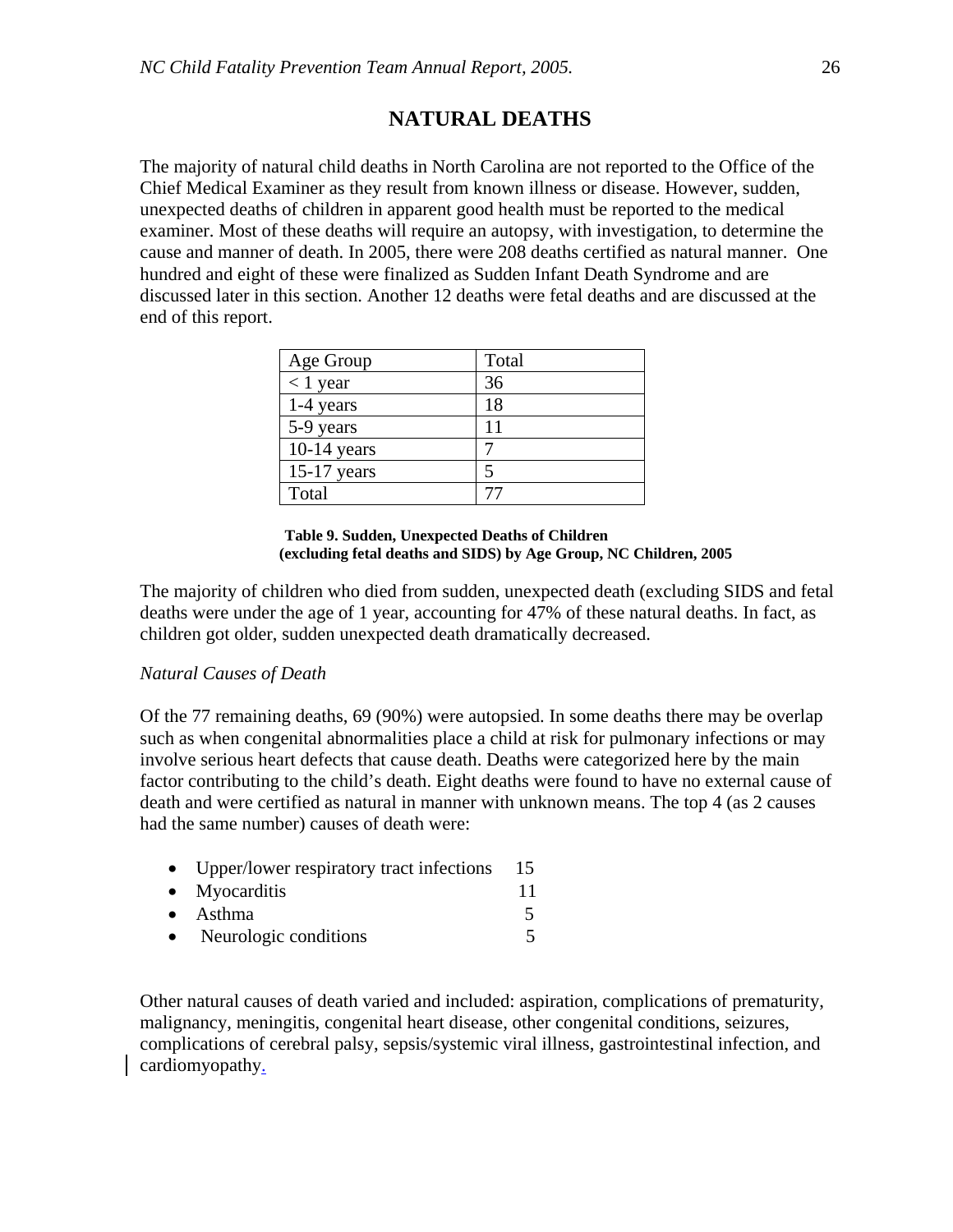# **Sudden Infant Death Syndrome**

Sudden Infant Death Syndrome (SIDS) is the sudden and unexpected death of an infant (a child under the age of 1 year). This cause of death should only be assigned when a complete autopsy, complete scene investigation and a complete review of clinical history cannot show any other cause of death. In North Carolina, the manner is determined to be natural. There were **108** deaths certified as SIDS in 2005.

In North Carolina, most SIDS victims were less than 6 months old:

- SIDS deaths peaked between 1 and 2 months of age with 60% of all SIDS deaths occurring between birth and 3 months.
- 98% (104) of SIDS deaths occur at the age of six months or younger.



 **Figure 16. SIDS deaths by Age, North Carolina Residents, 2005.** 

# *Demographics*

Females accounted for 41% (44) of the SIDS fatalities and males for 59% of deaths. White children accounted for 56% (61) of the deaths and black children for 33% (36). White males accounted for 32% (35) of the deaths overall for a single race and sex. Seven (6%) of the children were of Hispanic ethnicity.

# *Location of Death*

The majority (92%) of children died at home while 2 died at licensed day care centers and 7 deaths occurred at residences other than the decedent's home residence.

# *SIDS & Risk Factors*

While the cause of SIDS is not known, "risk factors" (increase the risk for SIDS) have been identified. These include tummy/side sleeping, soft sleep surface/loose bedding, smoking, cosleeping, preterm and low birth weights. Risk factor information in SIDS deaths for North Carolina was: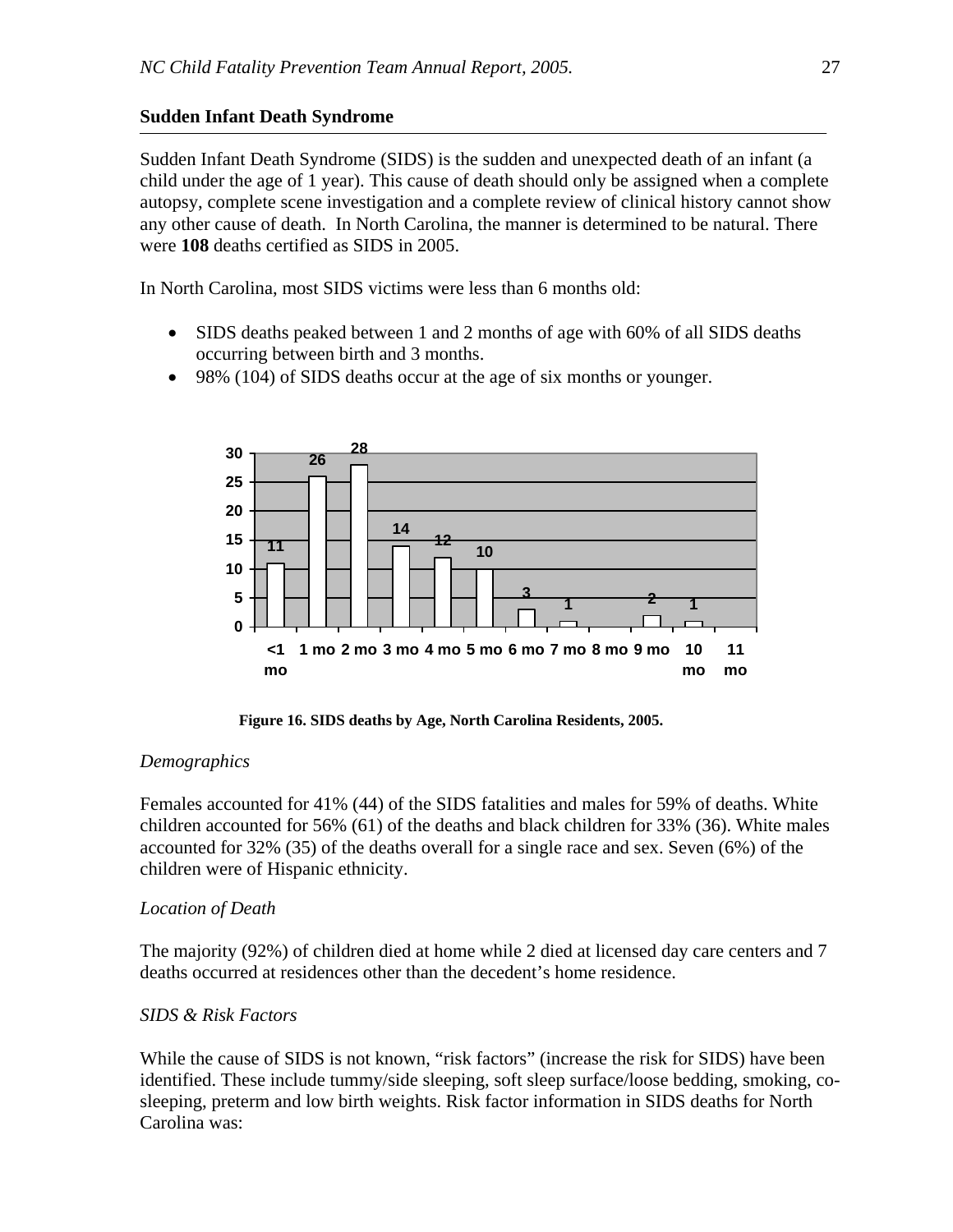# **Bedding:**

- In 50% (54) of the deaths, bedding information was not available or not known.
- In 23% (25) of the deaths, blankets were present and in  $16\%$  (17) of the deaths a comforter was present with the decedent at the time of the death.
- Pillows were present in another 23% (25) of the deaths.
- In a small number of deaths (6), stuffed animals were in the sleeping area with the decedent.

# **Co-sleeping & Sleep Surface:**

- In 52% (56) of the deaths, the decedent was co-sleeping with at least one other individual at the time of the death.
	- o Of the known co-sleepers, 30% (17) were sleeping with both parents at the time of the death.
	- o The same number of children (17) were sleeping with the mother only.
	- o Infants were sleeping with at least 1 parent and 1 sibling in 21% (12) of the deaths.
- Infants were sleeping in cribs in 20% of the deaths.
- The majority of infants were sleeping on sleep surfaces not intended for infant sleep o Almost half (48%) of infants were sleeping in adult beds.
	- o Twelve were sleeping on couches.
	- o Four were sleeping in car seats.
	- o In 8 deaths (7%) the sleep surface was described as "other".
	- o In 9 deaths (8%) information about the sleep surface was not available.



**Figure 17. SIDS Deaths and Infant body placement, NC Children, 2005.** 

# **Infant Position:**

- Slightly less than 1/3 (30%) of infants were known to be placed on their backs to sleep, the recommended position for infant sleep.
- In  $1/3$  (33%) of the deaths, no information was available about the sleep position of the infant.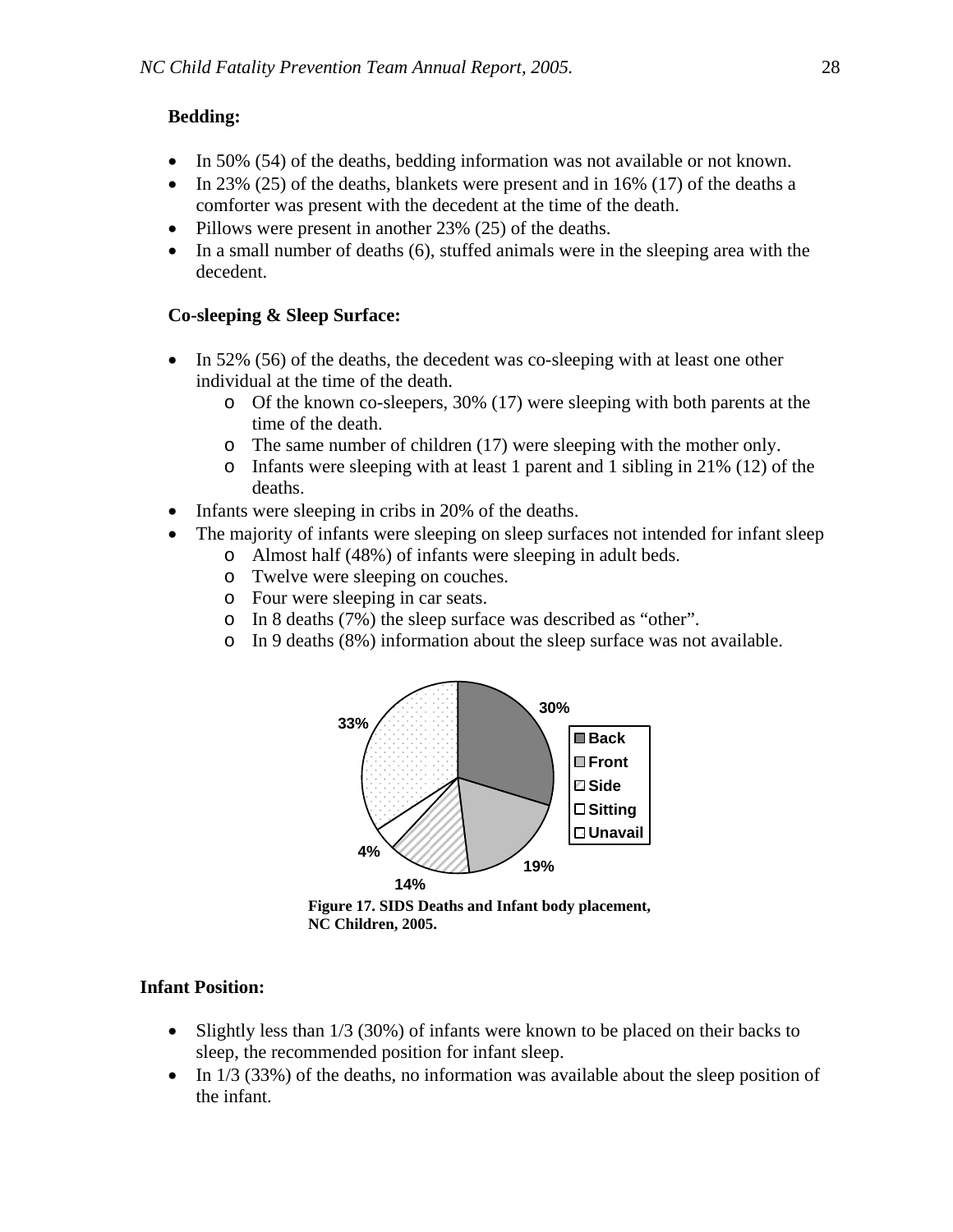# **Smoker in the home:**

- In 68% (74) of the deaths, it was not known if there was a smoker present in the home.
- In 18% (20) of the deaths a smoker was present in the home
- 12% (13) of the homes did not have a smoker living in the residence

# **Pregnancy and Birth Risks:**

- Approximately 28% (30) of the infants who died from SIDS were born prematurely. o 14 of which were low birth weight.
- In 6% (6) of the deaths, the decedent was one product of a multiple birth.
- Mothers were known to have smoked during pregnancy in 9% (10) of the deaths.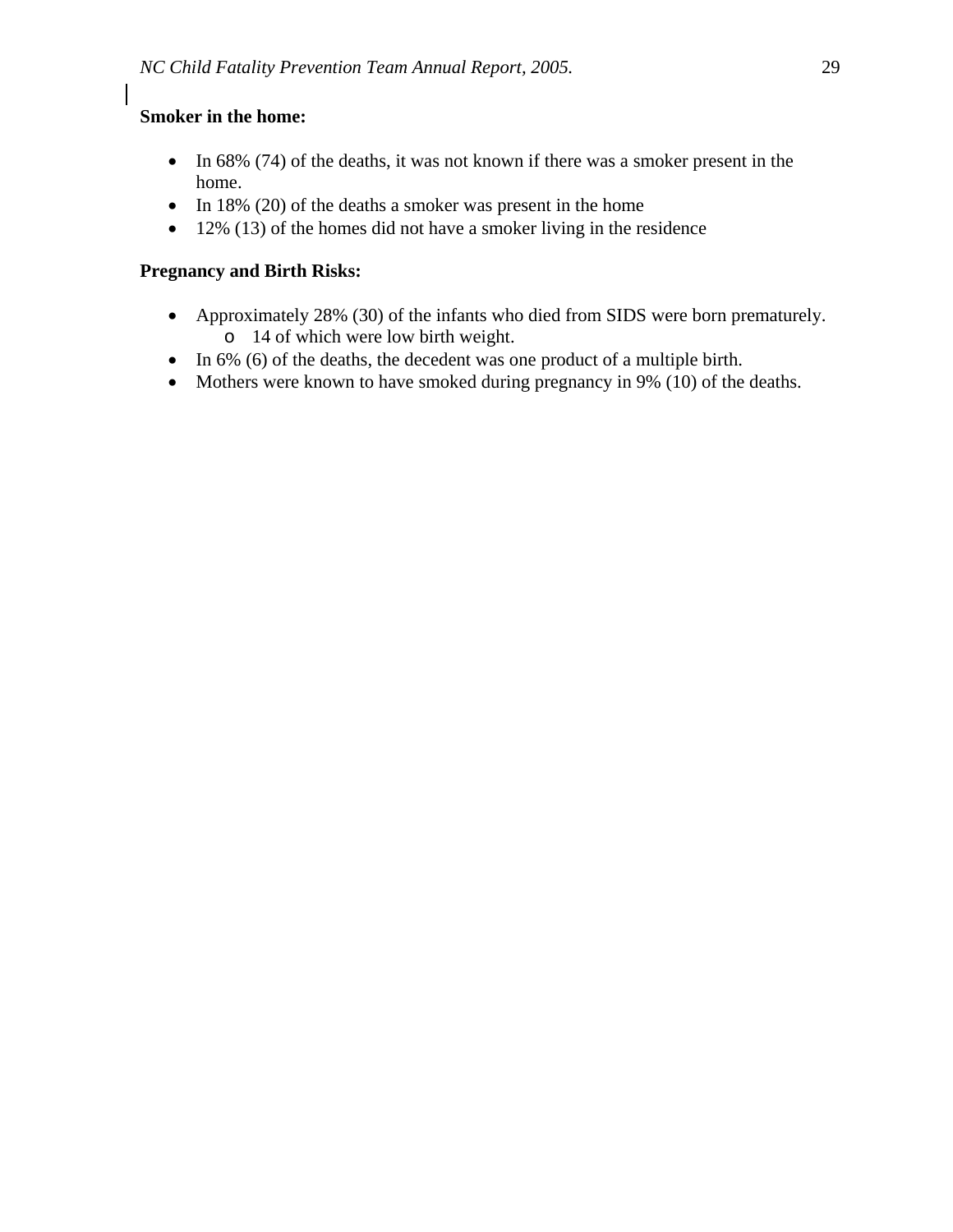# **SUICIDE**

In 2005, **28** children committed suicide in North Carolina. Seven of the children were between the ages of 10 and 14 years and 21 were between the ages of 15 years and 17 years.

# *Suicide Circumstances*

Circumstances surrounding suicides include location of occurrence, decedent and family history and weapon use and access:

- The majority (24) of suicides took place at the decedent's residence.
- Ten (36%) of the decedents had been diagnosed with a mental illness at some time prior to their suicide.
- As in prior years, the mechanisms adolescents used to commit suicide were firearms and asphyxia.

# *Firearms*

Firearms were used in 61% (**17**) of the suicides:

- Males accounted for 82% (14) of the suicides by firearms, and 3 decedents were female. Children between the age of 15 years and 17 years accounted for 76% (13) of the deaths and 4 deaths were children ages 10 to 14 years.
- White children made up 76% (13) of the deaths, 3 children were black, and 1 child did not have an identified race but was identified as Hispanic ethnicity.



**Figure 18. Suicides by Weapon/Mechanism, NC Children, 2005.**

- Handguns were used in 53% (9) of the deaths.
- Shotguns were used in 6 deaths and rifles were used in 2 deaths.
- In 47% of the deaths (8) the weapon belonged to a parent of the decedent.
- In 2 deaths the decedent was the owner of the weapon.
- In 5 deaths no information was available on the ownership of the gun or no one was aware how the decedent obtained the gun.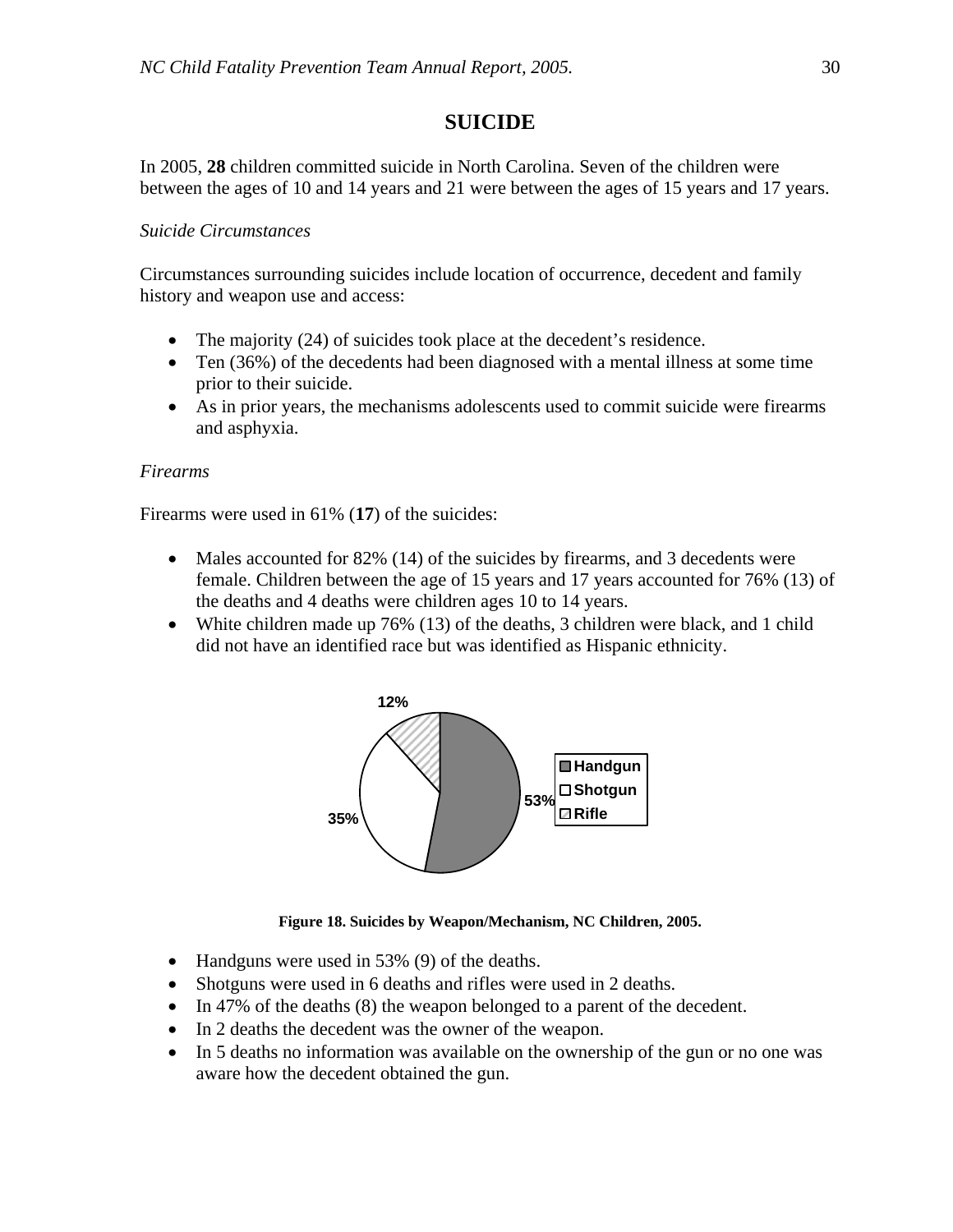Gun storage information was as follows:

- In 1/3 of the cases (6), the storage information was not available in records or not known.
- In 4 deaths the decedent was the owner of the gun (2) or storage was not applicable (2).
- In 2 deaths the guns were known to have been properly stored.
- In 5 deaths the firearm was known to be improperly stored.
- In only 1 of these deaths were charges brought against the owner of a firearm for improper storage.

# *Asphyxia*

Eleven (11) of the suicides were a result of asphyxia by hanging.

- Nooses included items found around the home such as electrical cords or belts.
- Eight (73%) of the decedents were female and 3 were male
- Teens aged 15 to 17 years accounted for 8 deaths (73%) and teens aged 10-14 years accounted for 3 deaths.
- White children accounted for 6 (55%) asphyxiation suicides, black children for 4 deaths and 1 child was identified as Hispanic ethnicity.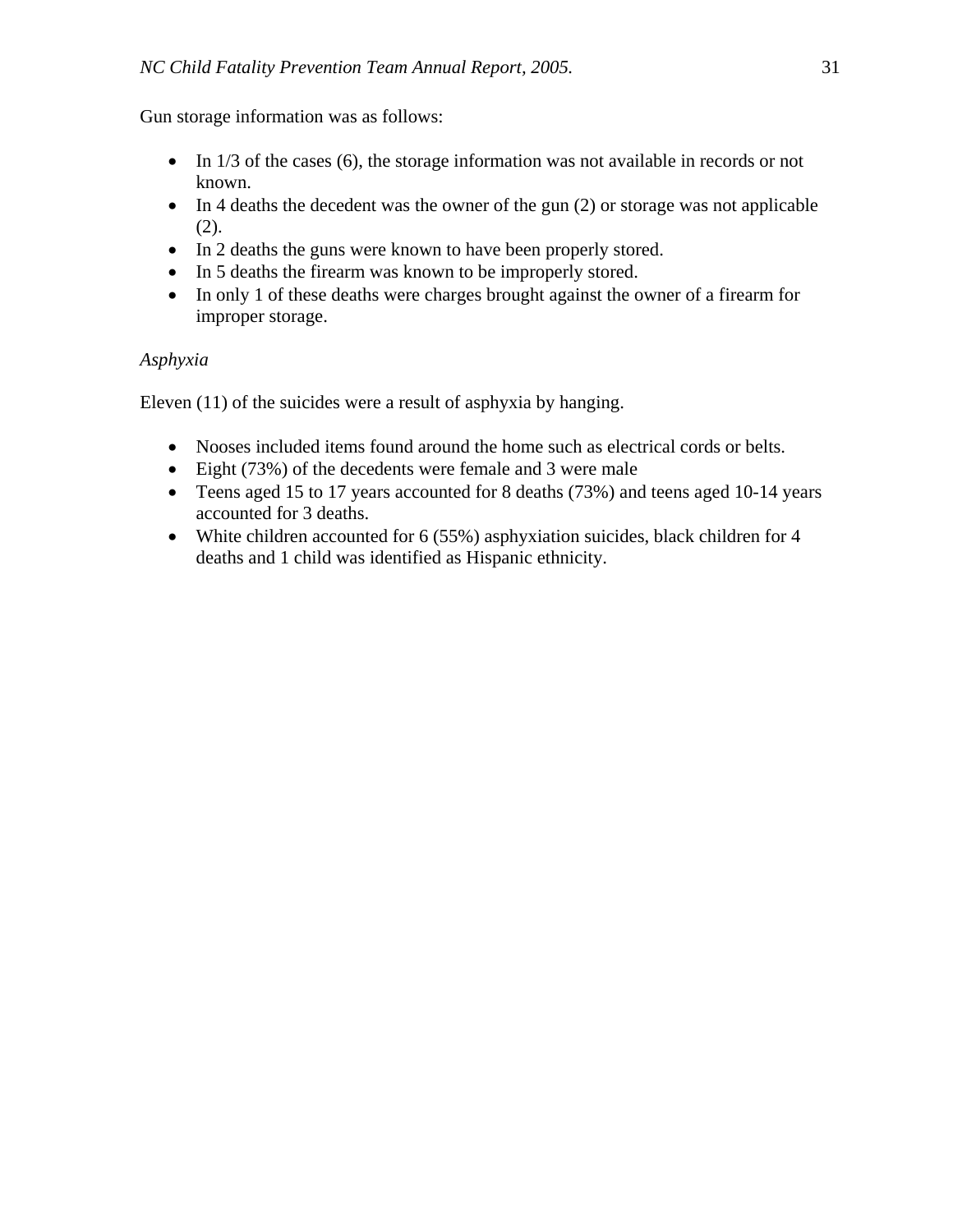# **UNDETERMINED MANNER**

There were **18** deaths of children in 2005 for which a manner of death could not be determined.

The majority of deaths that fell into this category were between the ages of 1 and 4 years (7), followed by infants (6), 5- to 9-year-olds (3) and 15- to 17-year-olds (2).

Deaths that were undetermined in manner included:

- Deaths with an identified cause of death but with a manner or intent that could not be determined from available investigative information:
	- o 1 death from a toxin
	- o 2 fire-related deaths
	- o 1 gun death
	- o 1 death by drowning
	- o 1 death by other means
- Deaths in which the cause of death was also undetermined (12) after an autopsy and investigation could not provide information that could positively identify a particular physical means of death.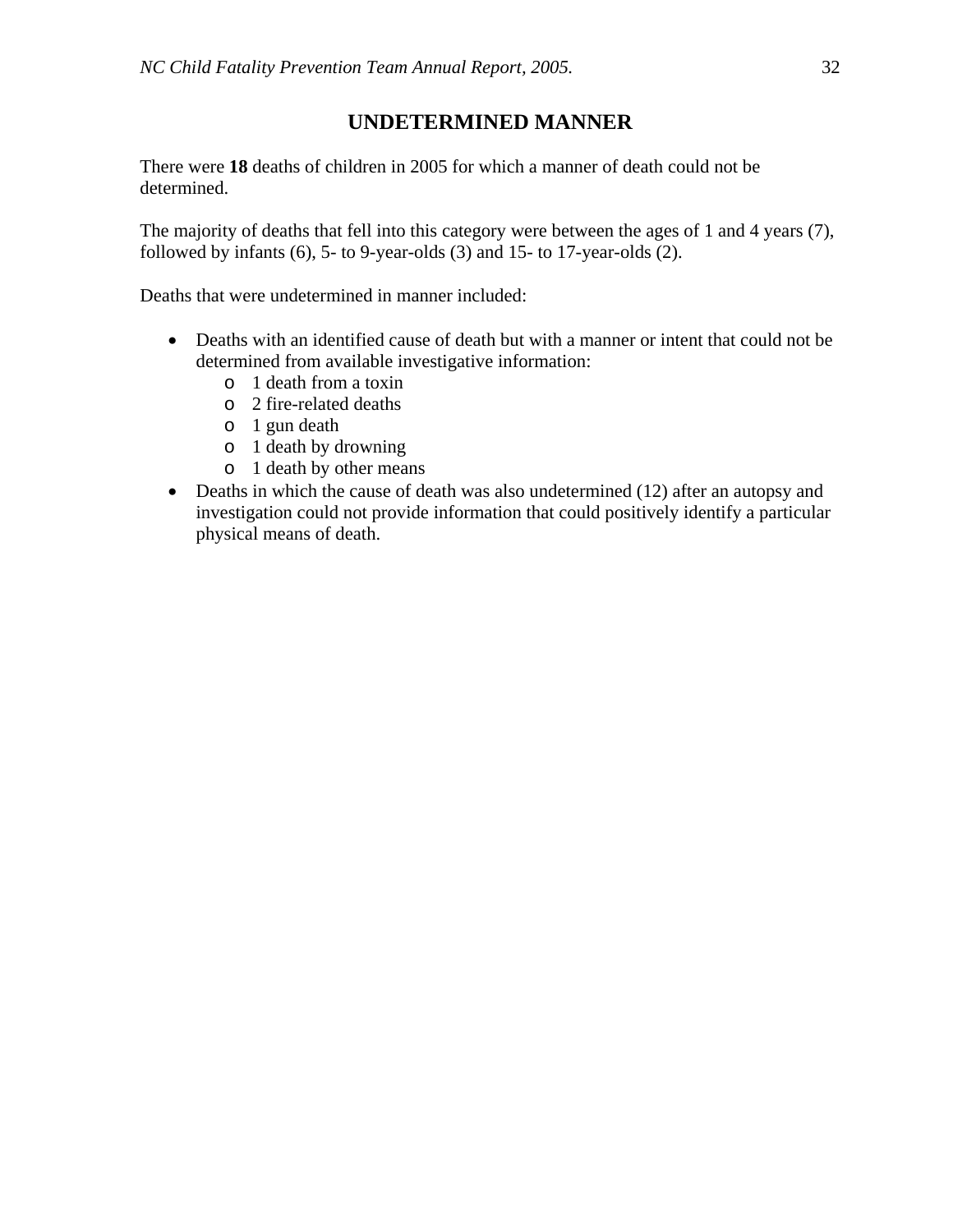# **NEGLECT**

Negligence can be defined as a failure to act, failure to attend to, or lack of due care. When discussing child neglect, the definition can be dependent on legal, societal or cultural standards. A consensus definition of child neglect does not exist. However, it is important to examine the contribution of neglect in child fatalities when trying to determine prevention strategies. The CFPT has modified existing neglect classifications so that we may better capture the role of neglect in child deaths. For a death to be classified as neglect, the following criterion must be met:

- 1. The act/failure to act must be (at a minimum) contributory to the death:
- 2. The person who committed the act or who failed to act must have had care-giving responsibility for the child at the time of the fatal injury
- 3. The death could have been prevented if the caregiver had taken proper precautions and/or followed legal regulations meant to protect themselves and others.

A death can be classified as neglect when improper care, improper discipline, improper supervision, inappropriate or lack of medical care, inappropriate parental behavior and/or an unsafe physical environment contributed to the death. It is also important to note that neglect is not limited to accidental deaths; it can be a factor in other deaths as well. Also, the numbers are undercounted, since complete circumstance information is not always available for review. Other neglect may exist that is not related to the death.

Upon careful examination of the child fatalities in 2005, the CFPT concluded that **101** (17%) of the 583 deaths of the cases reviewed met at least 1 category for neglect classification. These deaths included:

| Abandoned infants |                |
|-------------------|----------------|
| Drowning          |                |
| Firearm           | 13             |
| Asphyxia          | 17             |
| Motor vehicle     | 23             |
| Blunt trauma      | 11             |
| Exposure          | 2              |
| Fire              |                |
| Scald             | $\overline{2}$ |
| Other             |                |
|                   |                |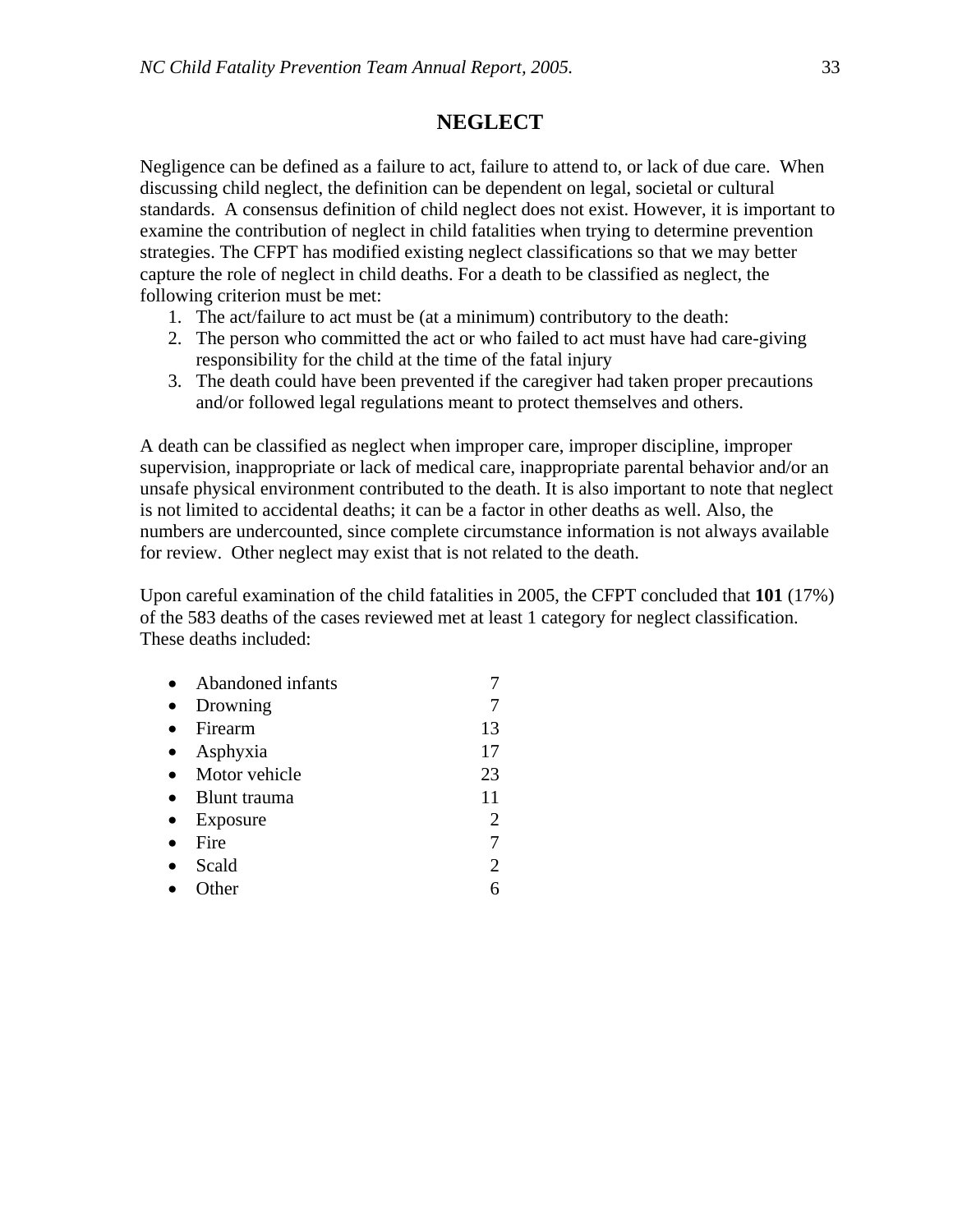# **NON-RESIDENT DEATHS**

There were **24** deaths in North Carolina in 2005 of children who were residents of other states or countries.

Of these, 16 deaths were accidents, 5 deaths were natural and 3 deaths were homicides. Ages ranged from infants (6), 1-4 years (5), 5-9 years (4), 10-14 years (2), 15-17 years (7).



**Figure 19. Location of Onset, Child Deaths in NC of Non-residents, 2005.** 

# *Accident*

There were 16 accidental deaths:

- Motor vehicle crashes accounted for 12 child deaths.
	- o In 7 deaths, the crash occurred in North Carolina. Five of the crashes occurred in nearby states and the child was brought to NC for treatment and they subsequently died.
- Asphyxiation was the cause in 1 death (onset in NC).
- Drowning was the means in 1 death (onset in NC).
- One child died as a result of a gunshot wound (onset in NC).
- Injuries sustained in a fall accounted for 1 death (onset in NC).

# *Natural*

There were 5 natural deaths:

- SIDS was the cause of death for 3 infants.
	- o Two of these deaths occurred in bordering states and the decedent was brought to a hospital in North Carolina where the child was pronounced dead.
- One child had a terminal illness and was visiting in North Carolina.
- One child had myocarditis with a fatal event while visiting in North Carolina.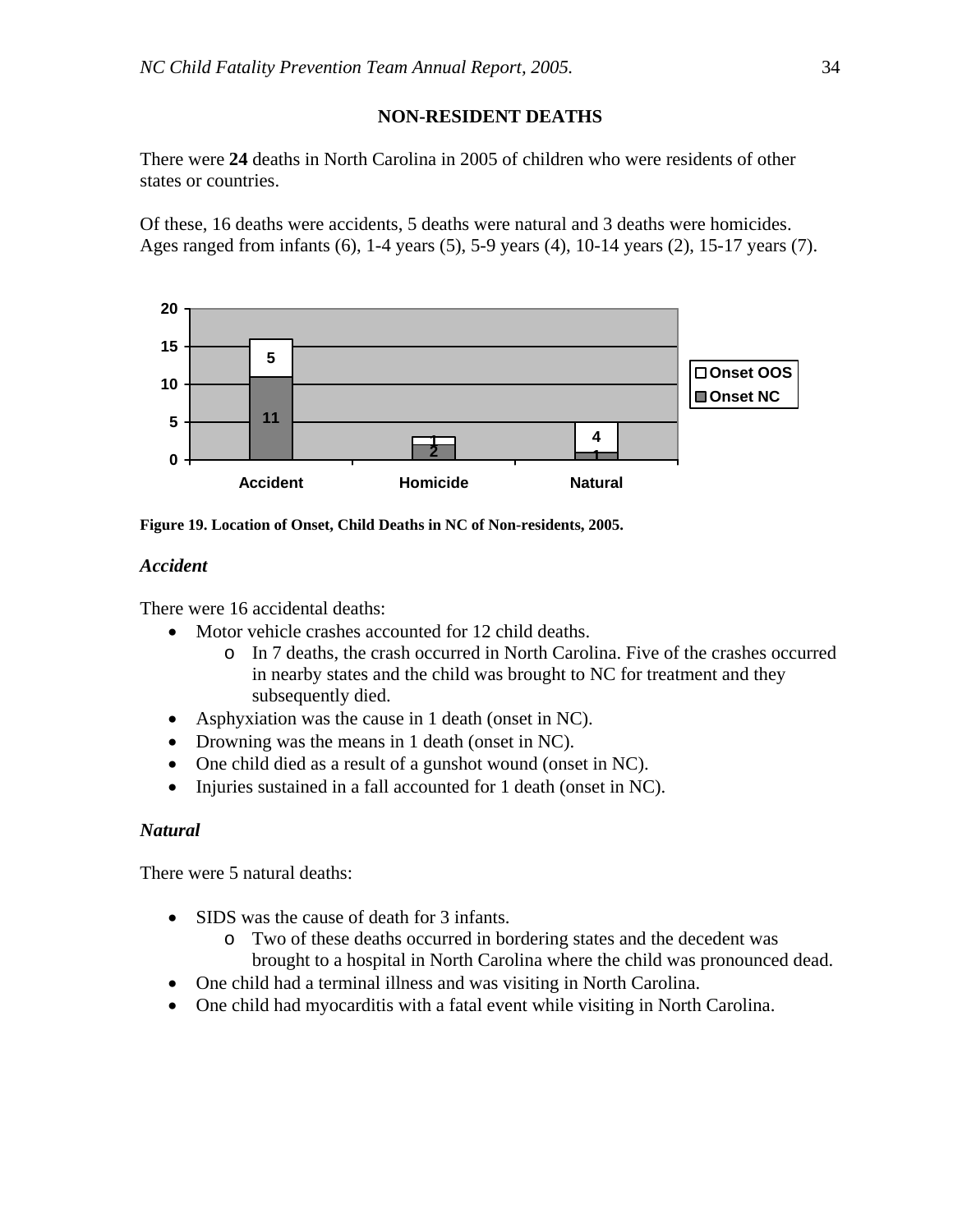# *Homicide*

Three non-resident children died as a result of homicide:

- In 2 deaths, the children appeared to be living in North Carolina, but had a different state listed as their residence on the death certificate.
	- o One death was a result of child abuse.
	- o One death a result of domestic violence.
- One child died from starvation (child abuse) which occurred over a period of time and in several states.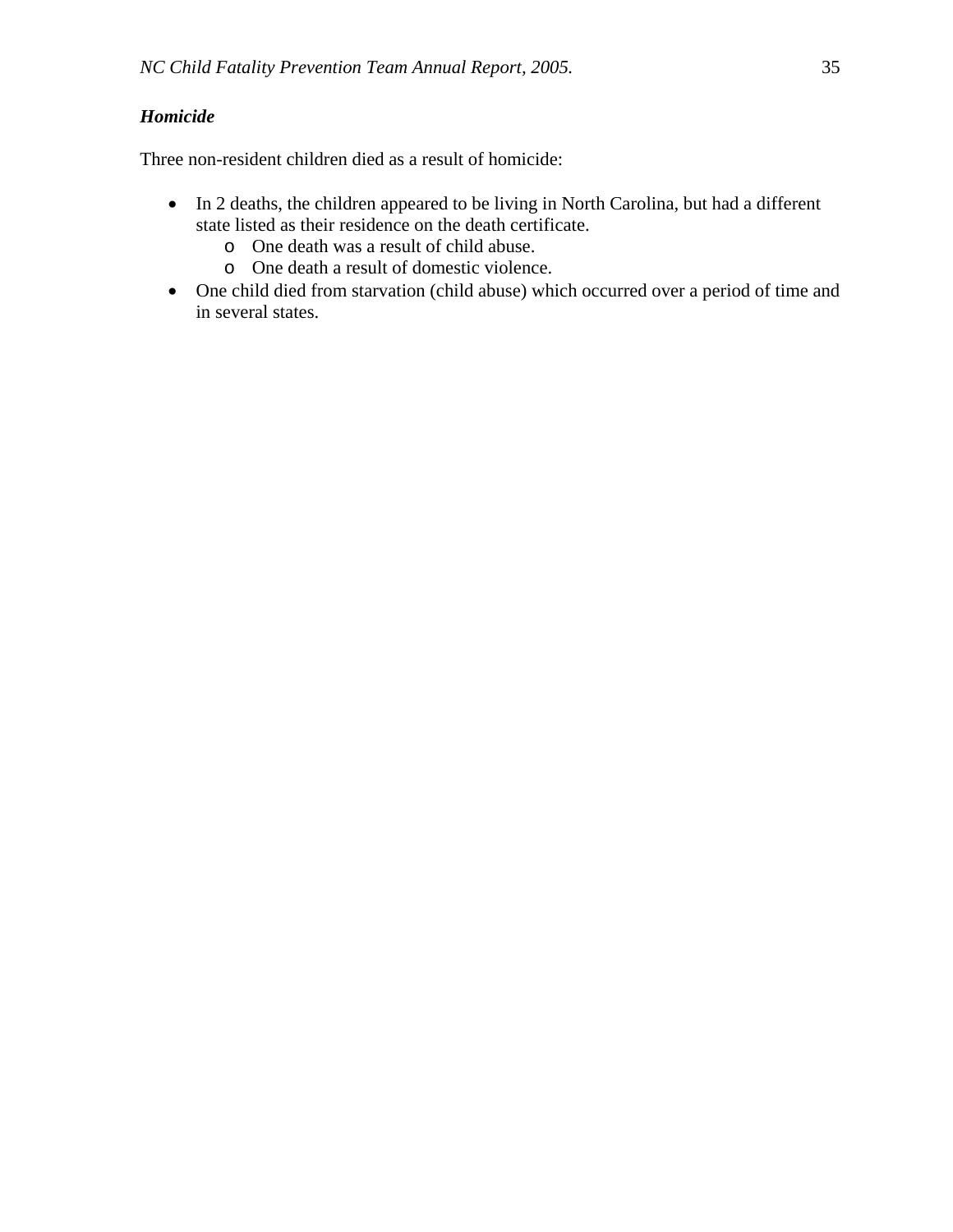# **FETAL DEATHS**

Fetal deaths are not systematically reported to or investigated by the medical examiner system. Eighteen fetal deaths were investigated in 2005 and 2 of those were listed as either non-resident or no known residence. Of the 16 residents, 11 were determined to have been Intrauterine Fetal Demise. The remaining 5 deaths were due to:

- Motor vehicle accidents 2
- Other accidental means 1
- Natural 1
- Undetermined/Unknown 1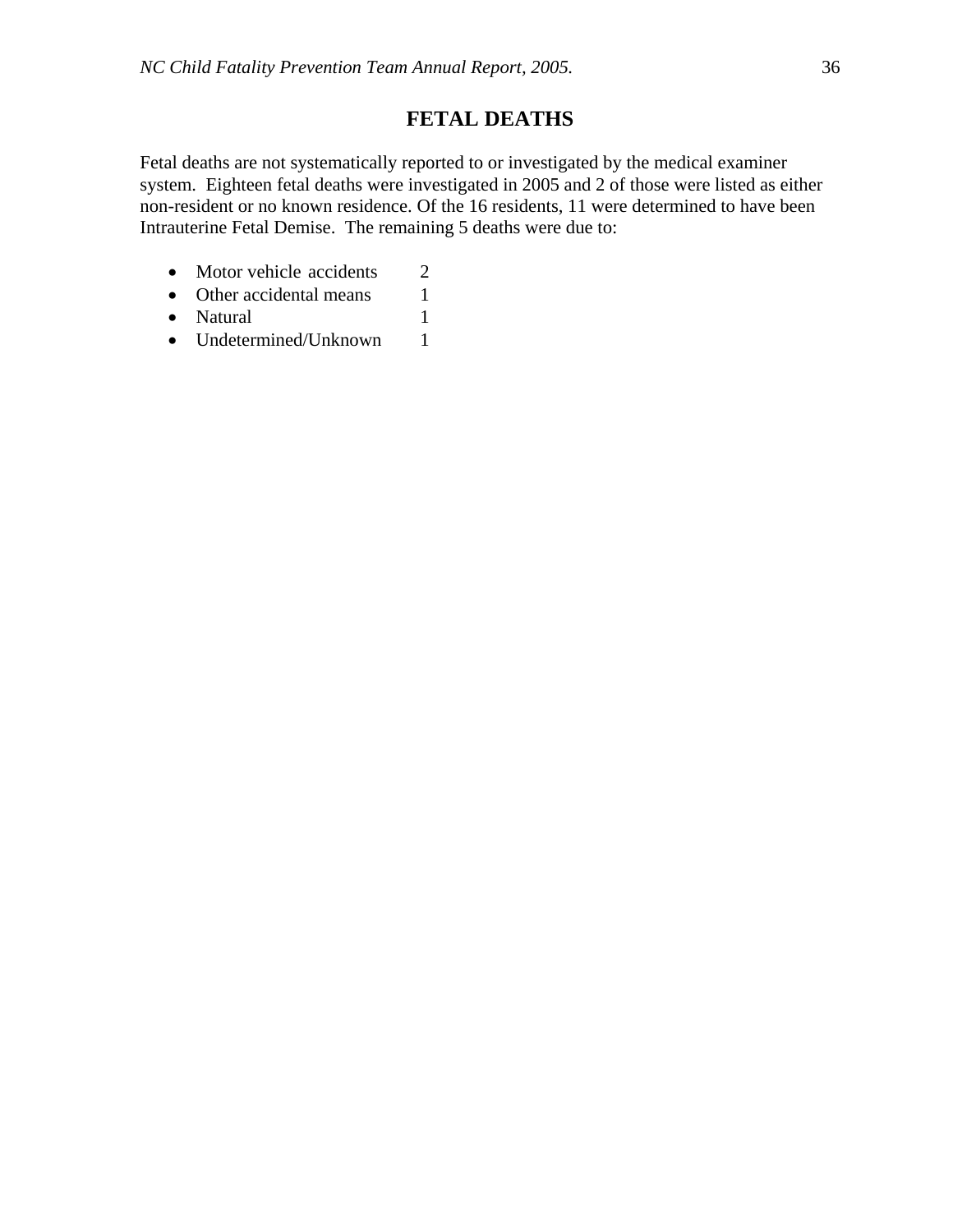# **GLOSSARY**

**Accident (manner):** The death was unintentional (there was no intent to cause injury to the decedent or another or lack of understanding that harm would result from actions **Asphyxiation:** Lack of oxygen to the body/brain (for our purposes this will only refer to deaths from lack of oxygen)

**Aspiration:** Inhalation or food/liquid or gastric contents

**ATV:** All-Terrain-Vehicle

**Child:** From birth through the age of 17 years.

**Child resident:** under the age of 18 years living in North Carolina (as noted on the death certificate)

**Choking:** Obstruction within the air passage (internal)

**Co-sleeping:** The child was placed to sleep on the same surface as at least one other individual who was also sleeping/intended on sleeping

**Drowning:** Water/liquid prevents the body from obtaining oxygen resulting in death (a form of asphyxiation)

**Entrapment:** Trapped in an air-tight enclosure

**Environmental deaths:** Deaths that result from Cataclysmic storms (i.e. winds and flooding from hurricanes), cave ins, lightning and other natural environmental events.

**Exposure:** Result of hypothermia or hyperthermia.

**Fetus:** unborn young of a human being

**Firearm:** handgun, long gun, or modified weapon used to dispense projectiles

**Hanging:** Compression/constriction of the neck structures by a constricting band tightened under the victims body weight (noose)

**Homicide (manner):** Intentionally inflicted injury that is fatal or death is a known consequence of an action by another

**Infant:** From birth to the  $1<sup>st</sup>$  birthday

**Ligature strangulation:** Compression/constriction of the neck structures by a constricting band tightened by some other force

**Means:** The cause of death or mechanism responsible for causing the death